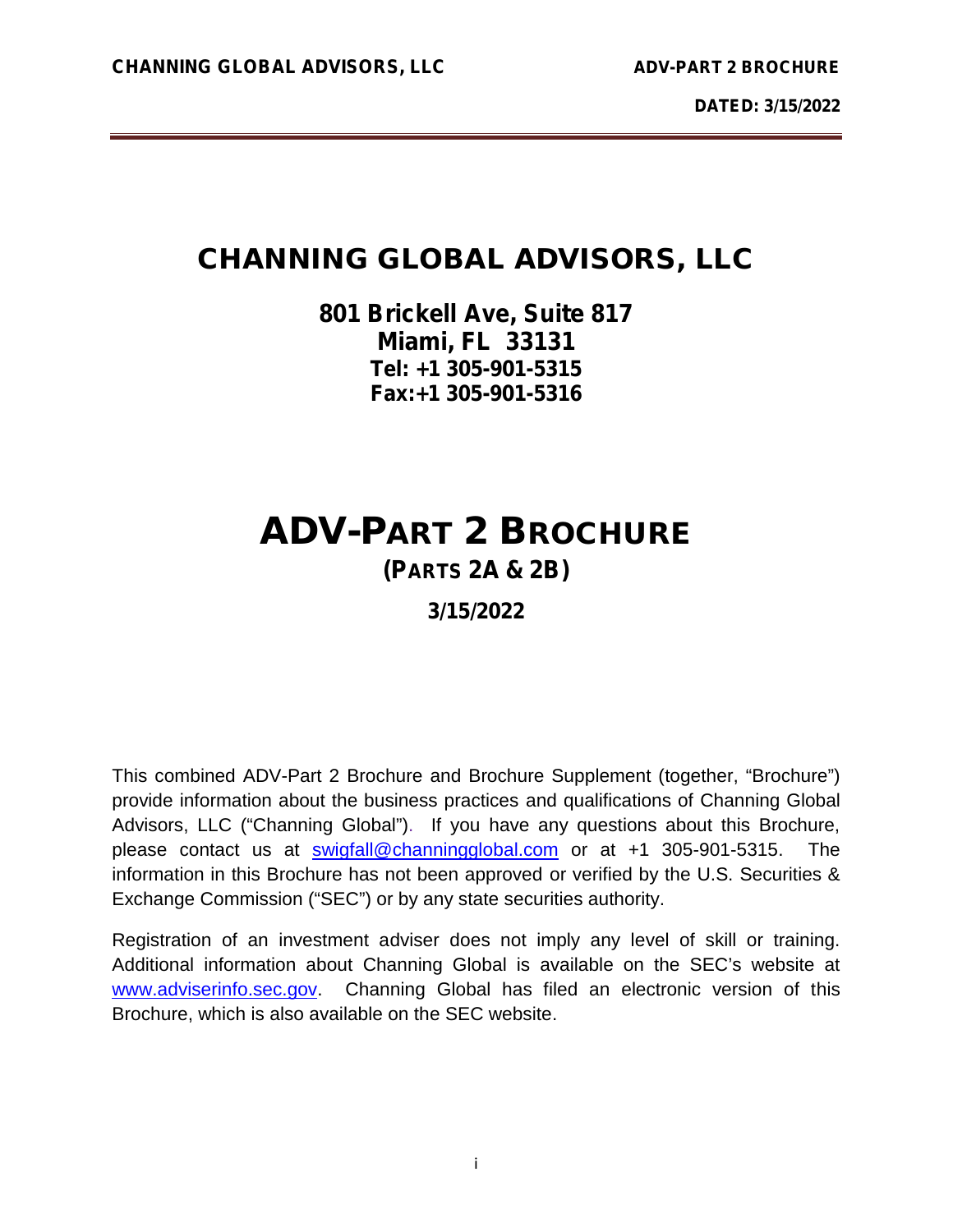# **ITEM 2– MATERIAL CHANGES/UPDATES**

This Brochure discloses material facts about Channing Global in accordance with the SEC's current Form ADV-Part 2 requirements and rules. This section (Item 2) is intended to summarize any specific material changes made to the Brochure each year or through interim updates within a year.

This Brochure updates our last Brochure annual update dated as of 3/2021. We will also provide you with a summary of any material changes to this and subsequent Brochures and, as necessary, any other material information about Channing Global.

*Annual Amendment/Update: Material Updates/Changes*

- 1. Item 4 Advisory Business & Investment Management Services and Assets Under Management (AUM) disclosures were updated.
- 2. Item 8 Investment Strategies, Methods of Analysis & Related Investment Risks
- 3. Item 18 Certain Financial Information.

At any time, you may request the most recent version of our Brochure without charge by contacting either:

- Managing Director of Channing Global Advisors, **Joséphine Jiménez**, at jjimenez@channingglobal.com or +1 305-517-5107; or
- Chief Compliance Officer & Chief Legal-Governance Officer/Corporate Counsel of Channing Global Advisors, **Sidney Wigfall (Esq.)**, at swigfall@channingglobal.com.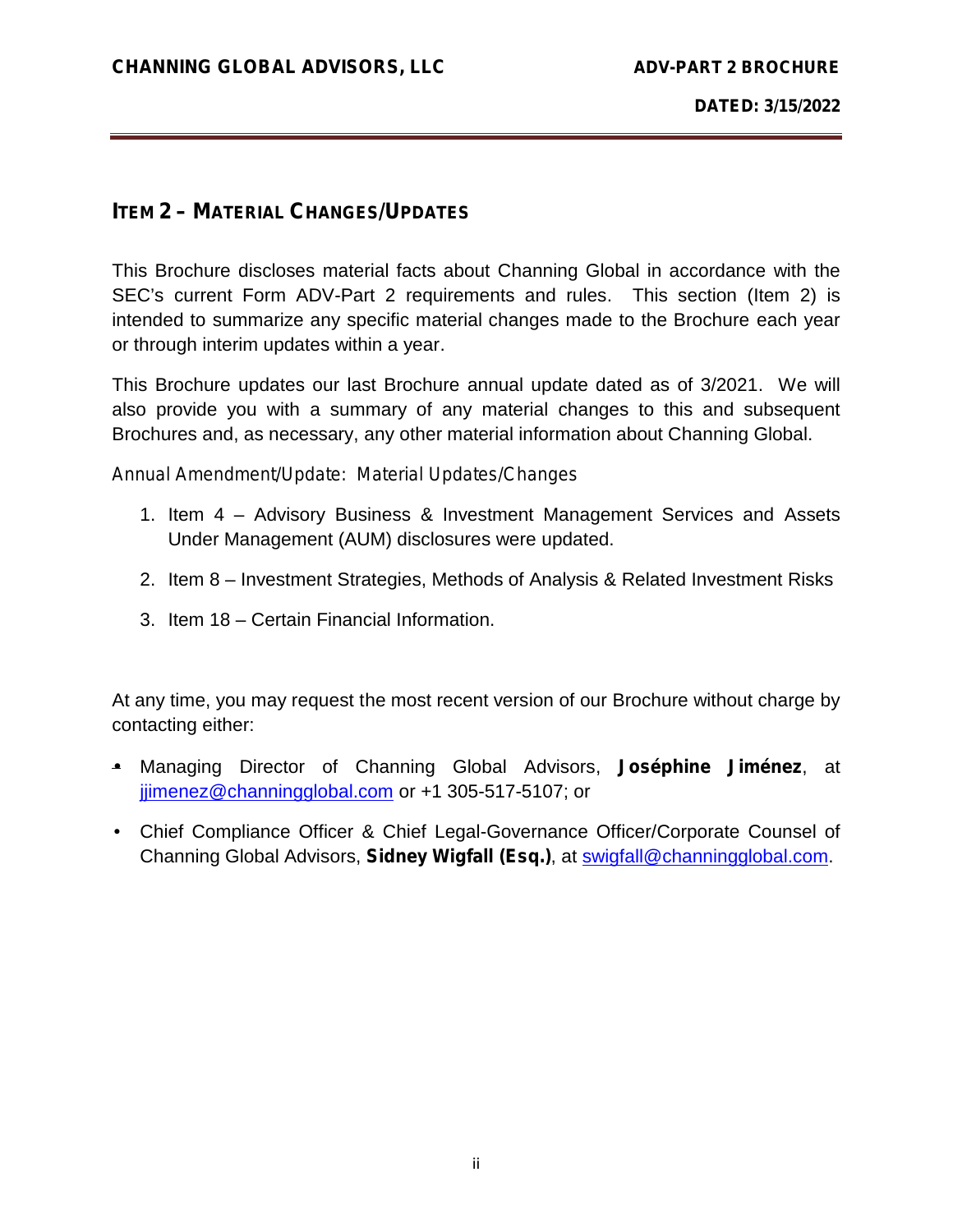# **ITEM 3- TABLE OF CONTENTS**

| ITEM 6 - PERFORMANCE-BASED FEES AND SIDE-BY-SIDE MANAGEMENT  4     |  |
|--------------------------------------------------------------------|--|
|                                                                    |  |
|                                                                    |  |
|                                                                    |  |
| ITEM 10 - OTHER FINANCIAL INDUSTRY ACTIVITIES AND AFFILIATIONS  17 |  |
|                                                                    |  |
|                                                                    |  |
|                                                                    |  |
|                                                                    |  |
|                                                                    |  |
|                                                                    |  |
|                                                                    |  |
|                                                                    |  |
|                                                                    |  |
|                                                                    |  |

#### MISCELLANEOUS ITEMS

- **PRIVACY POLICY SUMMARY**
- COMPLIANCE PROGRAM & CONTROLS SUMMARY
- **GENERAL EDUCATION AND BUSINESS STANDARDS SUMMARY**

# **BROCHURE SUPPLEMENTS** (Part 2B):

EDUCATIONAL AND BUSINESS BACKGROUND INFORMATION REGARDING FIRM KEY PRINCIPALS AND PORTFOLIO MANAGEMENT GROUP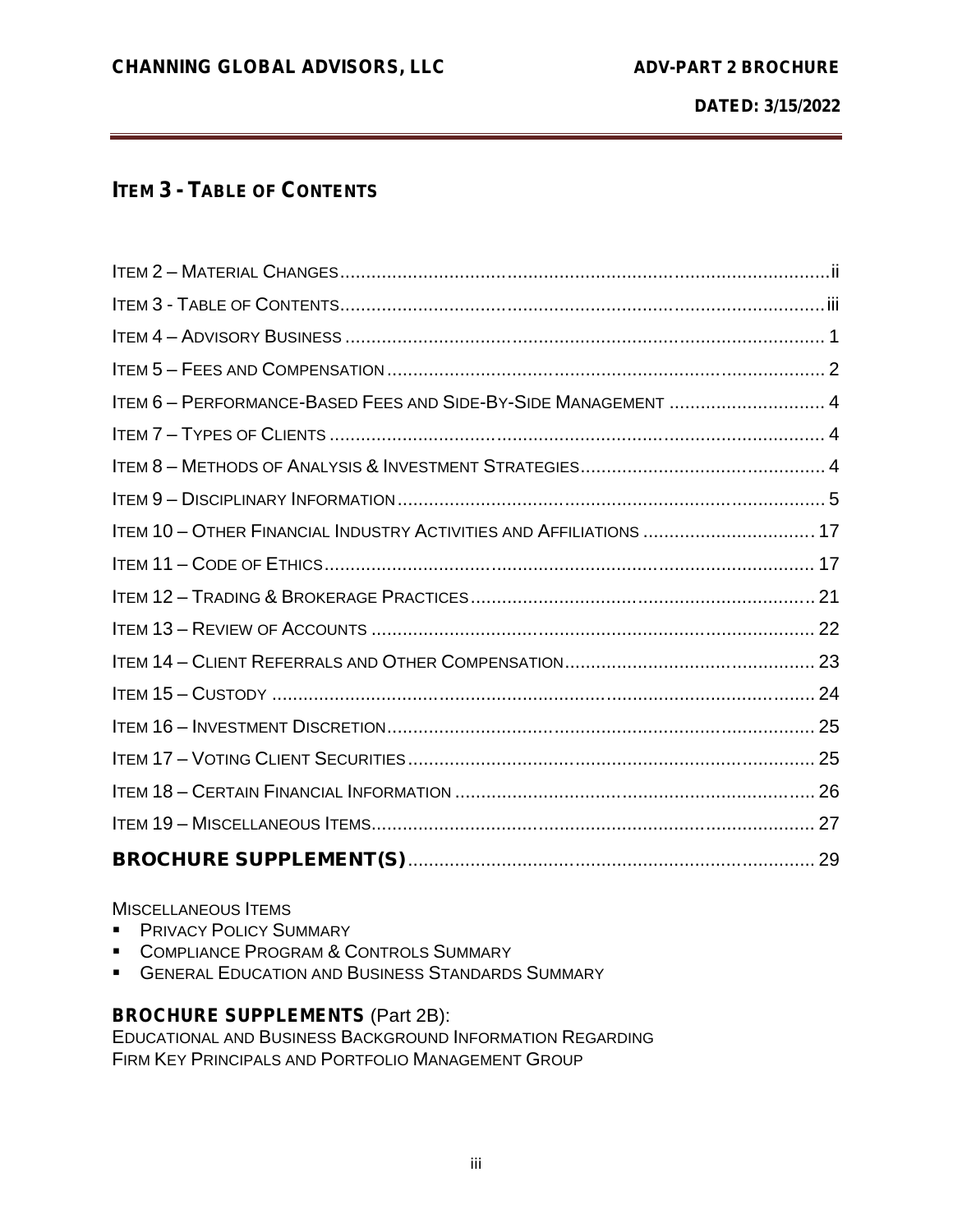#### **ITEM 4– ADVISORY BUSINESS & INVESTMENT MANAGEMENT SERVICES**

Channing Global Advisors, LLC ("Channing Global") is a privately-held investment management firm founded in September 2017 by Channing Capital Management, LLC ("Channing Capital") and Joséphine Jiménez, who together serve as the Firm's managing members and principal owners. Formed in the State of Delaware and headquartered in Miami, Florida, Channing Global is a majority-owned subsidiary of Channing Capital.

Under the management of Managing Director, Chief Investment Officer and Portfolio Manager Joséphine Jiménez, Channing Global specializes in emerging-markets, global, and international equity investing, primarily on behalf of institutional clients through separate or managed accounts or pooled/private investment vehicles. In this institutional manager role, Channing Global adheres to the customized written investment objectives, guidelines, and restrictions of its institutional clients as per the governing customized institutional investment management agreement.

Regarding institutional pooled or commingled investment vehicles or funds, Channing Global also provides institutional investment manager services to the Series B Emerging Markets Small-Cap Fund and the Series C Emerging Markets All-Cap Fund, both Series Funds of the Channing Investor Series Fund, LLC, a private institutional investment fund vehicle deploying certain Channing Global investment strategies for certain qualified institutional investors ("Institutional Fund Vehicle"). Channing Series Management Company, LLC an affiliate of the Firm, serves as the sponsoring general manager of this Institutional Fund Vehicle. This institutional vehicle and its Series Funds are offered exclusively to certain qualified institutional investors under each fund's respective Confidential Private Placement Memorandum (PPM) and please refer to such respective fund PPM for additional details on the terms and conditions of an investment in such applicable series fund vehicle.

As of 12/31/2021, Channing Global has approximately \$357.9 Million of total assets under management ("AUM") as follows:

- Discretionary AUM: \$357.9 Million in AUM (approx.)
- Non-Discretionary AUM: \$0.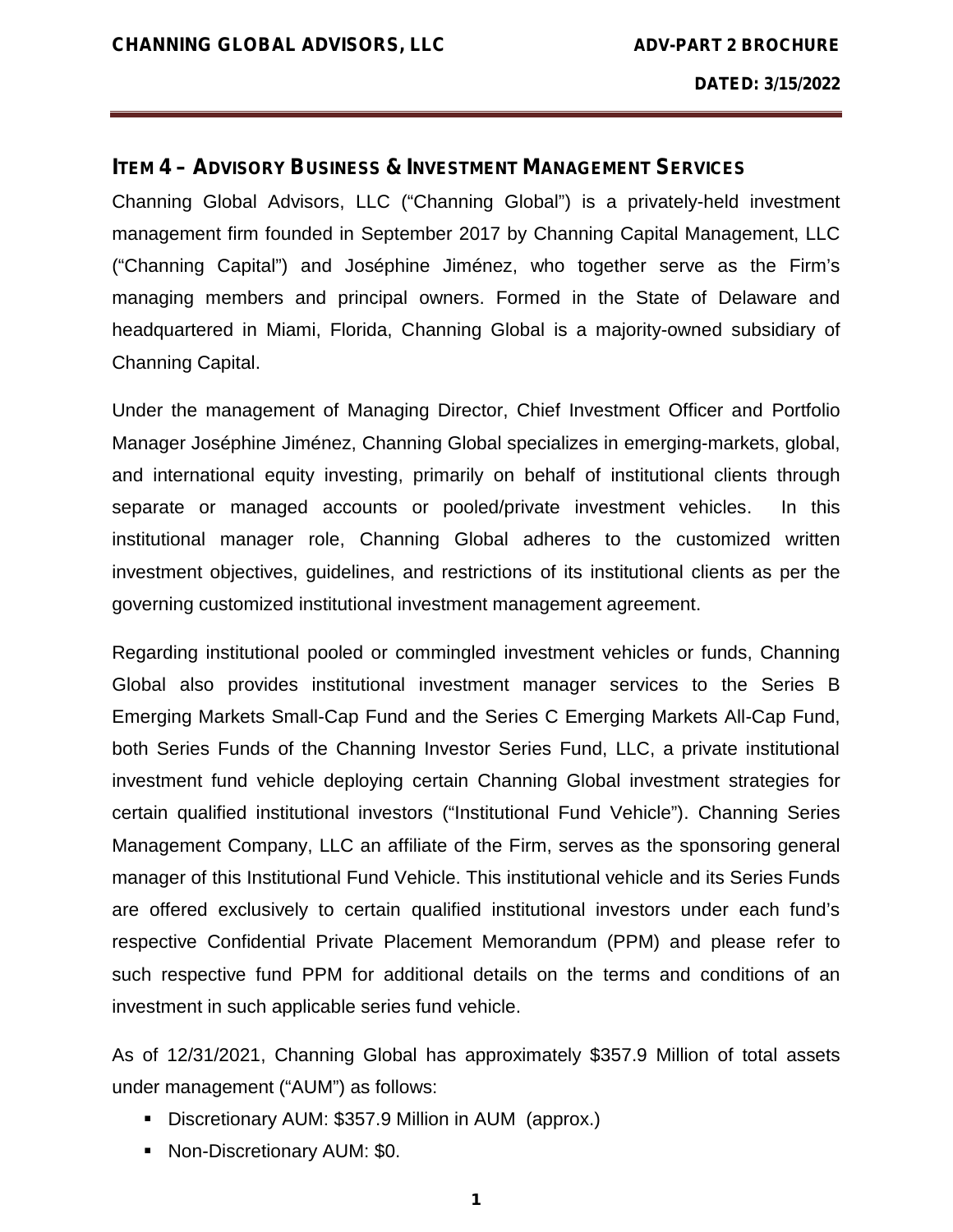# **ITEM 5– FEES AND COMPENSATION**

Channing Global generally bases the fees for its investment management and advisory services on a percentage of assets under management ("AUM") as follows:

The basic annual fee schedule for separate accounts is –

- $\geq 0.75\%$  of the first \$10 million to \$50 million
- $\geq 0.50\%$  of the next \$50 million to \$150 million
- $\geq 0.40\%$  of the next \$150 million and above.

The above-described fees apply generally across all currently offered investment strategies covering long-only emerging market, global and/or international equity strategies for institutional separate accounts—not hedge accounts or hedge funds, which Channing Global does not manage. Sometimes we also negotiate our fees with clients based on the clients' funding size and/or their ability to provide Channing Global with more AUM in the future.

*Advisory Fees in General*: Clients should note that similar advisory services may (or may not) be available from other registered (or unregistered) investment advisers for similar or lower fees. However in certain circumstances, our investment management fees are negotiable based upon funding mandate size and/or the ability to expand the relationship over time**.** Also the above-described fees are applicable only to long-only institutional or pension client separate accounts, and not hedge accounts or hedge funds which Channing Global does not manage.

#### **General Fee/Expenses-Related Information**

These fees are generally:

- Payable quarterly based on average AUM during each calendar quarter.
- Billed each calendar quarter in arrears and are generally due upon receipt.
- Pro-rated for funds or monies the client added or withdrew before the calendar quarter ended, based on the governing investment management agreement (IMA) fee schedule for such client separate account.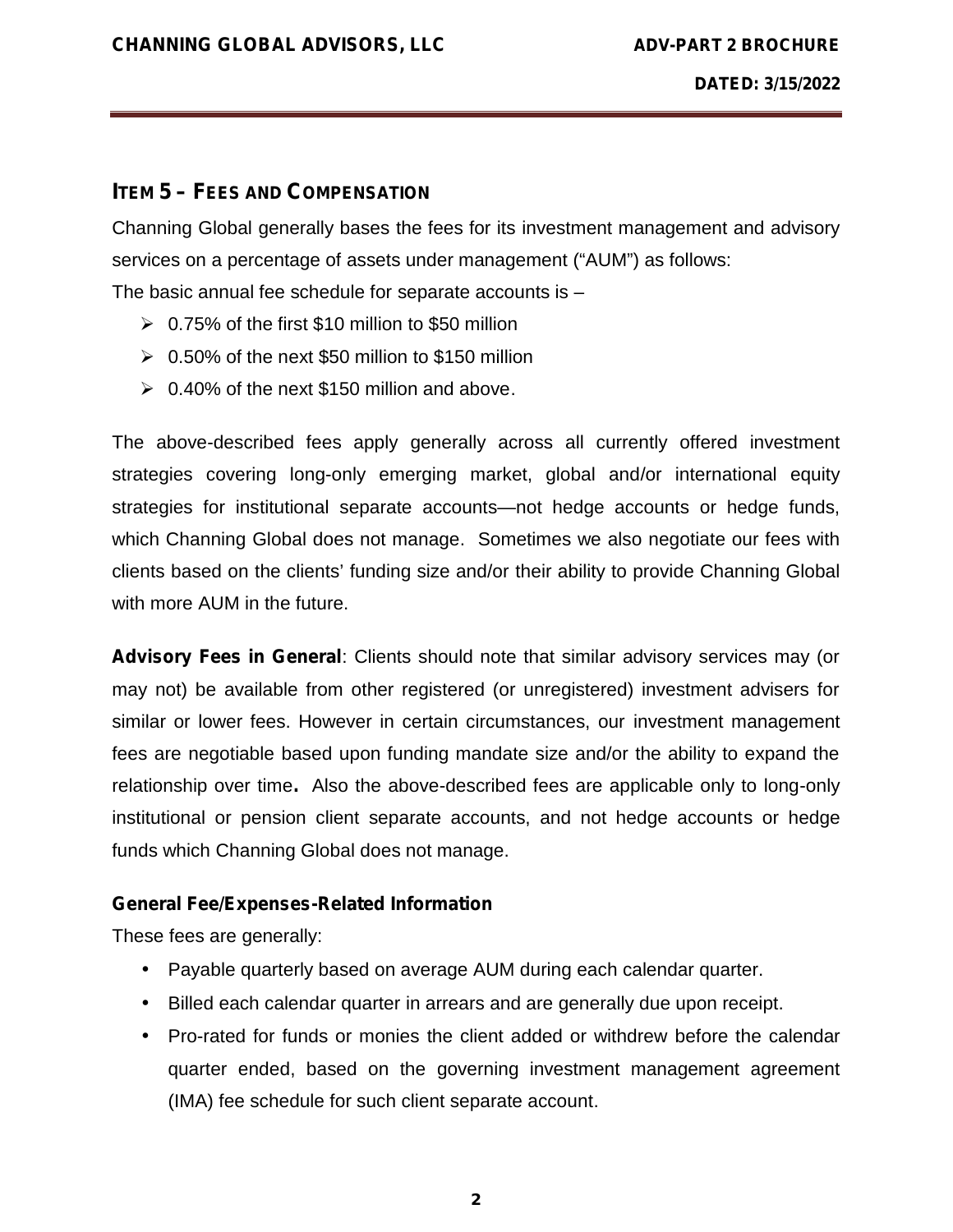Collected in arrears and not billed in advance; accordingly, Channing Global does not contemplate a situation where it will be necessary to issue a refund of fees billed to a client. However, in the unlikely event a client believes a refund of billed fees is warranted, the request should be made in writing to:

Channing Global Advisors, LLC Operations – Accounting/Financial dlemanski@channingglobal.com c/o Accounting & Financial Manager 10 S. LaSalle Street, Suite 2401 Chicago, IL 60603 Re: Request for Refund

Clients with fixed-term agreements generally can terminate their investment management agreement ("IMA") in accordance with the specific terms outlined therein. Otherwise, a client or Channing Global can generally terminate an IMA or investment advisory agreement at any time by giving the other party at least 30 days prior written notice of its intention to do so.

*Additional Fees and Expenses*: In addition to our advisory fees, clients are also generally responsible for the fees and expenses charged by custodians and imposed by broker-dealers, including, but not limited to, any transaction charges imposed by a broker-dealer with which an independent investment manager effects transactions for the institutional client's account(s). Please refer to the "Brokerage Practices" section (Item 12) of this ADV Part 2 Brochure for additional information.

*Grandfathering of Minimum Account Requirements*: Pre-existing or legacy advisory client accounts are generally subject to Channing Global's minimum account requirements in effect at the time the client entered into the advisory relationship. Therefore, our firm's minimum account requirements can differ among clients over time and/or are waived for certain related person investment accounts from time to time.

*Related/Associated Person Employee Accounts*: As an employee and investment account house-holding accommodation, employees are allowed to invest in Channing Global strategies as a client at no cost or a reduced cost. Firm managed employee accounts are managed in a manner consistent with Firm's fiduciary duty to its other

**3**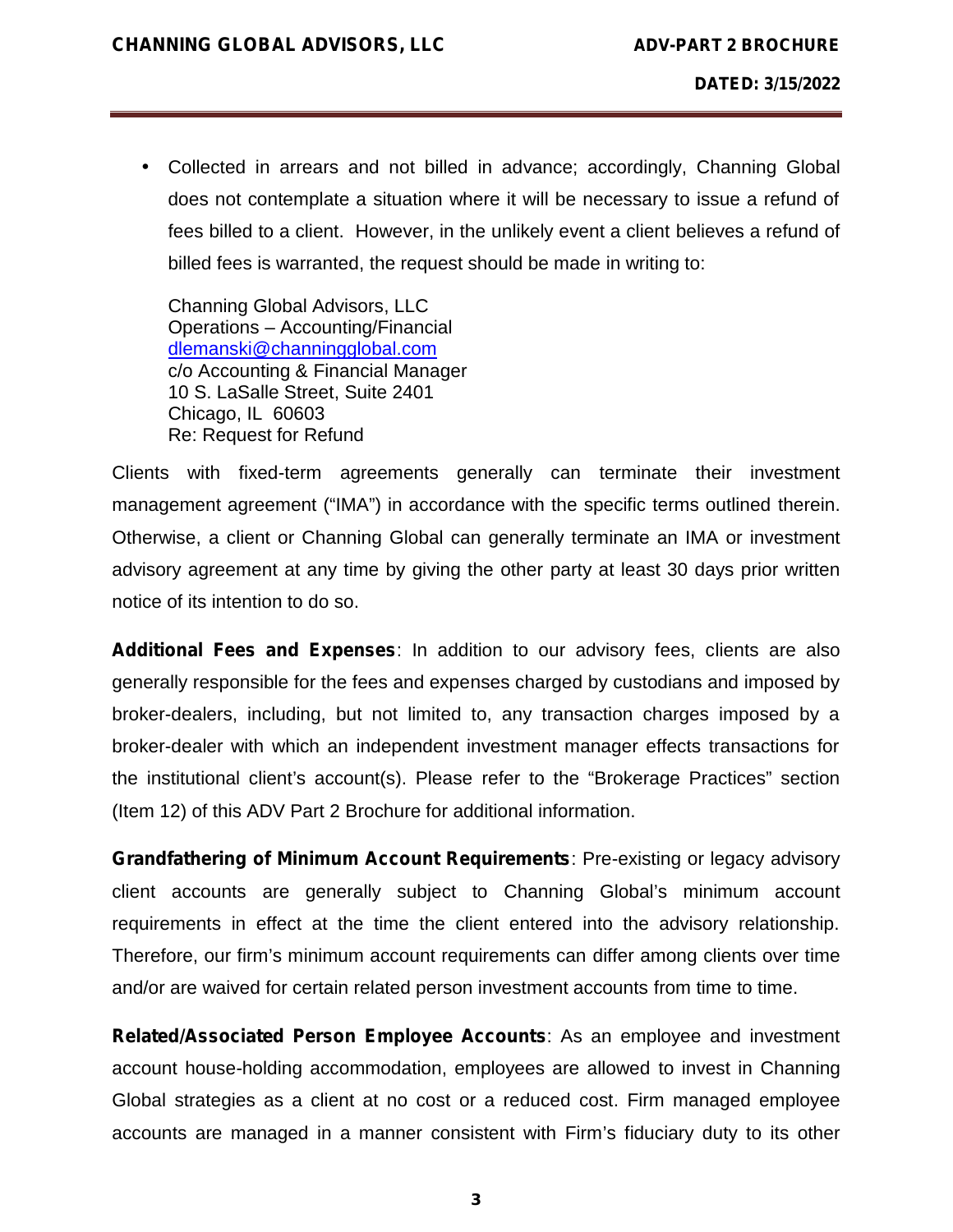institutional clients. Such managed employee and family accounts shall receive neither special advantages nor disadvantages and are also subject to the firm's trading policies.

### **ITEM 6– PERFORMANCE-BASED FEES AND SIDE-BY-SIDE MANAGEMENT**

Channing Global does not generally charge any performance-based fees but rather is compensated based on a percentage of AUM. However, on a limited basis pursuant to client request and subject to negotiation, we will consider entering into an institutional investment management agreement containing performance-based fees relating solely to management of traditional or long-only client AUM. We do not currently manage any hedge funds or accounts and have no performance-based fee arrangements in place.

Channing Global will structure any performance-based fee arrangement subject to Section 205(a)(1) of the Advisers Act and in accordance with SEC Rule 205-3 and its related exemptions. Such performance-based fee arrangements can create incentives for investment managers to recommend investments that are riskier or more speculative than those they would otherwise recommend under a traditional percentage-of-AUM fee structure. Such fee arrangements can also create an incentive to favor higher-fee paying accounts over other accounts in the allocation of investment opportunities. However, Channing Global follows policies and procedures, as described in its Compliance Manual, that are reasonably designed to ensure all clients are treated fairly and equally, and to prevent this potential conflict from influencing the allocation of investment opportunities among its clients.

# **ITEM 7– TYPES OF CLIENTS**

Channing Global generally makes its investment management services available to and serves a variety of institutional clients, including:

- **Institutional Managers-of-Managers and Funds-of-Funds**
- Other Investment Advisors and Asset/Fund Managers
- **Institutional Endowments and Foundations**
- **Institutional Corporate and Other Retirement Plans**
- **Institutional Public Retirement and Pension Funds**
- **Institutional Governmental Agencies/Units**
- **Institutional Funds/Pooled Investment Vehicles**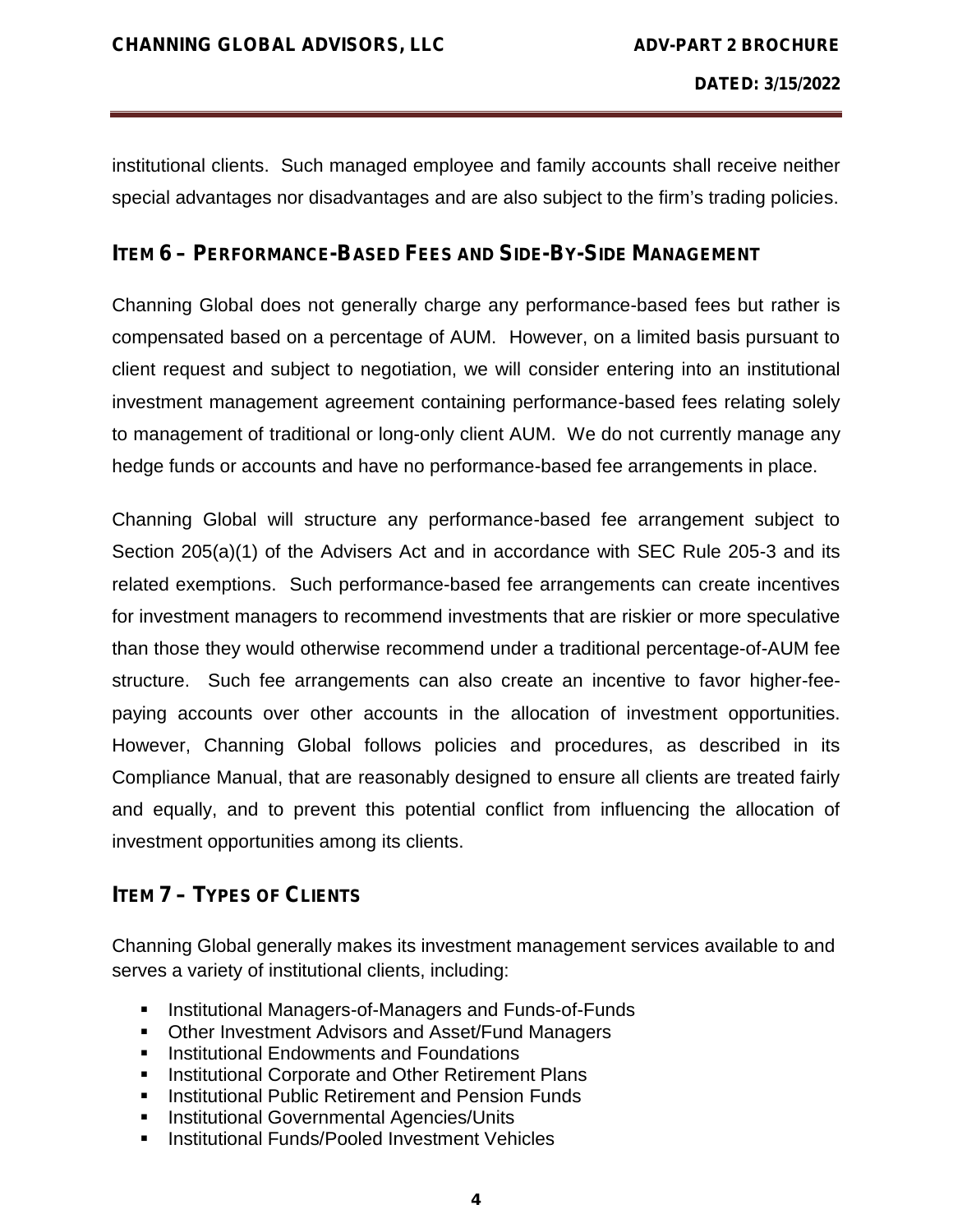- **Institutional Hospitals/Healthcare Institutions**
- **Institutional Taft-Hartley Organizations**
- **Institutional Corporate and Investor Trusts.**

### **Conditions for Managing Accounts**

Channing Global generally provides investment advisory services to institutional investors that can provide a minimum of \$10,000,000 in assets under management. In certain circumstances, however, the firm can waive this minimum at its discretion.

# **ITEM 8– METHODS OF ANALYSIS, INVESTMENT STRATEGIES & RELATED RISKS**

# *Methods of Analysis & Investment Strategies – In General*

All of Channing Global's investment strategies seek to invest in high-quality companies that our portfolio managers believe are undervalued, and we invest in publicly-traded global equities. We seek to leverage Channing Global's proprietary databases, which track over 6,000 companies and economies, currencies, and interest rates in at least 90 countries. We also have a commodities database that covers spot and forward prices. The databases help the investment team distill vast and dynamic investment universes into manageable portfolios of what we believe are the most attractive high-quality, undervalued, and growing companies.

# **The Investment Strategy Products We Offer** (in alphabetical order):

#### *Channing Global ACWI ex USA*

- Strategy Inception: December 2018
- Managed by Ronald Holt, CFA, with 25+ years of experience
- Invests in companies in developed economies outside the U.S. and the emerging markets
- Employs an "Intrinsic Value" approach
- Invests in a maximum target of approximately 80 securities
- Benchmark: MSCI ACWI ex USA Index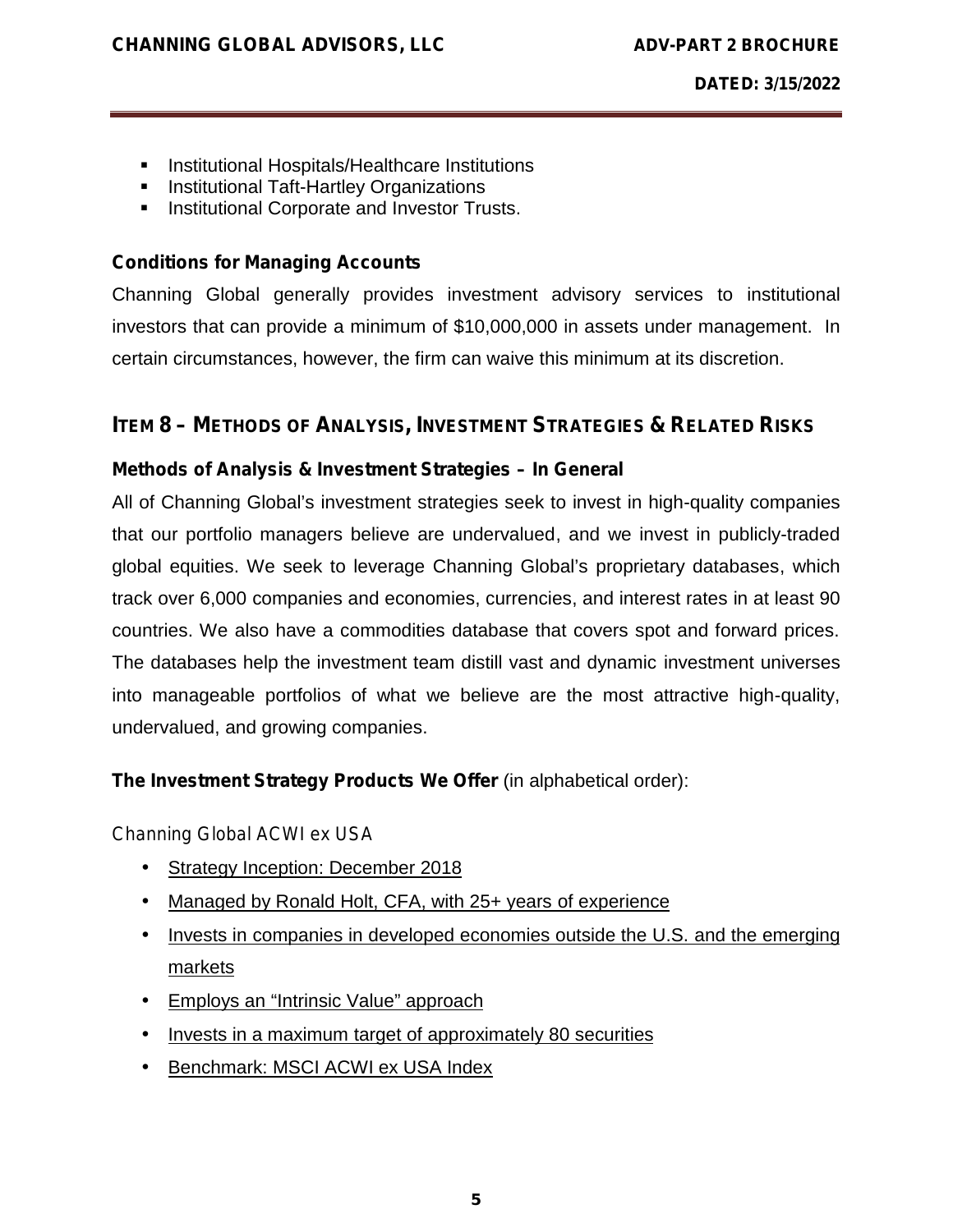### *Channing Global Emerging Markets All Cap*

- Strategy Inception: July 2018
- Managed by Josephine Jimenez, CFA, with 25+ years of experience
- Invests in companies in the emerging markets
- Employs a "Thematic Growth" approach
- Invests in a maximum target of approximately 70 securities
- **Benchmark: MSCI Emerging Markets Index**

### *Channing Global Emerging Markets Small Cap*

- Strategy Inception: May 2020
- Managed by Josephine Jimenez, CFA, with 25+ years of experience
- I Invests in small-cap companies in the emerging markets
- Employs a "Thematic Growth" approach
- I Invests in a maximum target of approximately 100 securities
- Benchmark: MSCI Emerging Markets Small Cap Index

#### *Channing Global Global Equity*

- Strategy Inception: April 2015
- Managed by Ronald Holt, CFA, with 25+ years of experience
- Invests in a mix of companies from the developed and emerging markets
- Employs an "Intrinsic Value" approach
- Invests in a maximum target of approximately 50 securities
- Benchmark: MSCI ACWI Index

#### *Channing Global International Developed*

- Strategy Inception: April 2018
- Managed by Ronald Holt, CFA, with 25+ years of experience
- Invests in companies in developed markets outside the U.S.
- Employs an "Intrinsic Value" approach
- Invests in a maximum target of approximately 50 securities
- Benchmark: MSCI EAFE Index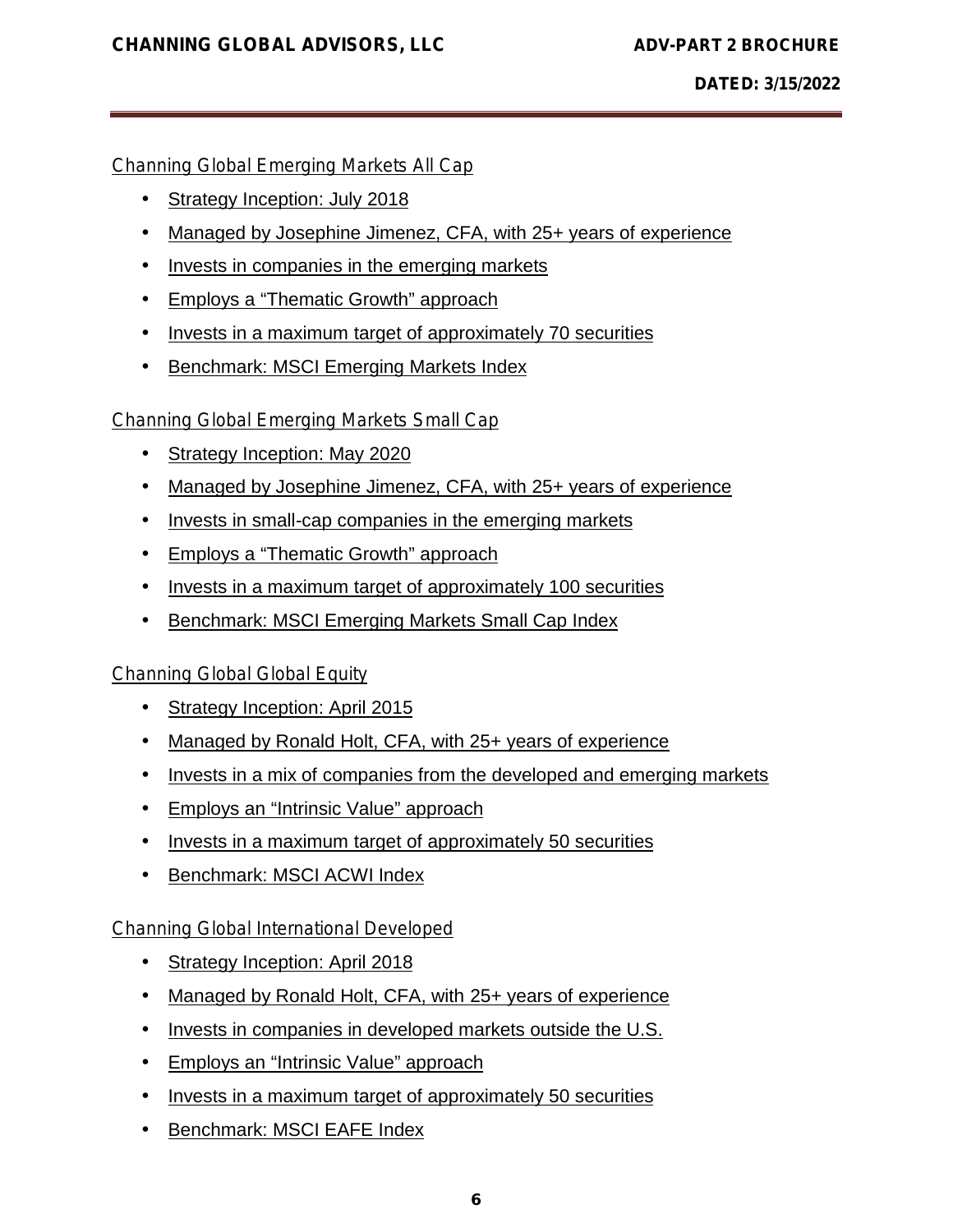#### **Our Emerging-Market Strategies: Investment Philosophy & Process**

The investment philosophy driving Channing Global's emerging-market equity strategies is one that Chief Investment Officer and Portfolio Manager Joséphine Jiménez, CFA has developed, employed, and refined over the course of her decades-long investment career. This approach seeks the best opportunities for our investors by:

 Endeavoring to identify secular and tactical trends and themes before most investors have recognized and acted upon them, an approach known as Thematic Growth;

 Leveraging Channing Global's proprietary databases and original, fundamental research to pinpoint high-quality, growing companies that we believe are both undervalued and stand to benefit from the emerging trends we have identified.

We begin our research and stock-selection process with an initial universe of companies in the emerging markets and frontier economies. We then screen for companies with what we deem adequate trading volume (liquidity). After this, we screen for financial quality, taking into account different measures as appropriate in different industries. The preceding screens enable us to narrow the original universe to our "High-Quality Pool," to which we then apply additional growth and valuation criteria. Finally, we arrive at a "Research Priority List" of companies on which we conduct fundamental analysis.

Conference calls and, when possible, meetings and visits are another key aspect of our research process. Furthermore, we analyze any management changes and corporate actions as well as follow management track records. To help validate our insights regarding countries, sectors, and themes, we may also visit stores and factories from time to time. We also analyze the industry structure and competitive landscape. After this stage of analysis, our portfolio managers include what we believe are the most promising investment opportunities in our portfolio, and we also maintain a watch list of companies for closer monitoring.

We generate a substantial majority of our research ideas internally. The original, fundamental research that the Channing Global team conducts is supplemented by the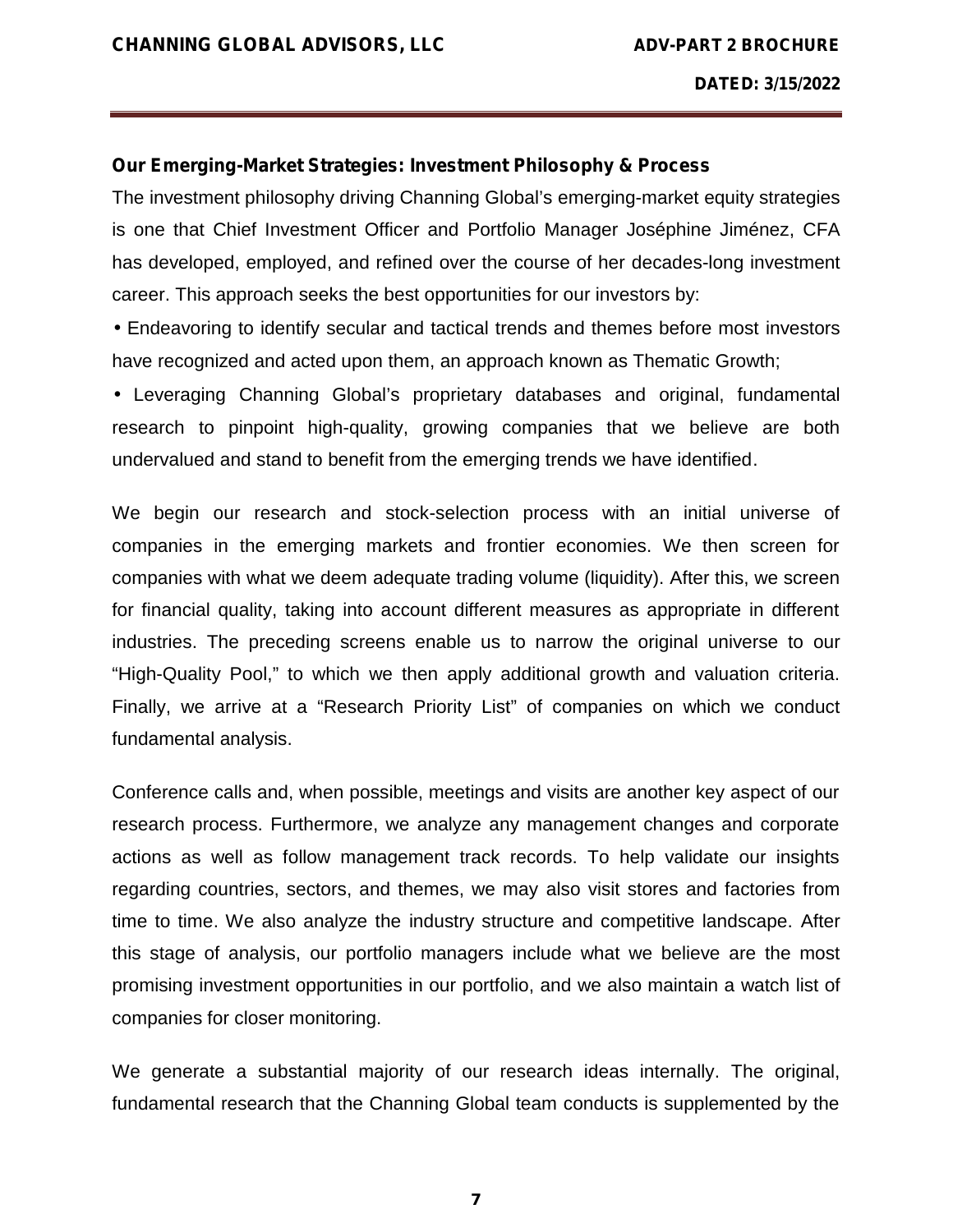work of our independent boutique investment research providers and by reliable independent sources of external market intelligence.

Ultimately, the Channing Global Emerging Markets All Cap Strategy invests in the publicly-traded equity of up to target of approximately 70 companies, while the Channing Global Emerging Markets Small Cap Strategy invests in up to a target of approximately 100 companies.

#### **Our Global & International Strategies: Investment Philosophy & Process**

Channing Global's international and global strategies, managed by Portfolio Manager Ronald Holt, CFA, are founded on the belief that investing in high-quality businesses that trade at a discount to their intrinsic value when they are out of favor will generate beneficial risk-adjusted returns for clients over the long term. Generally, these can be characterized as companies whose growth, profitability, or both are underappreciated by the market in our view.

Starting with the initial universe that encompasses the asset class for each strategy (ACWI ex USA, EAFE, or Global), we apply a suite of screens to help us identify what we believe to be high-quality businesses. We seek well-managed companies with strong financial and industry positions. These screens enable us to distill the initial universe to our "High-Quality Pool," and then to our "Research Priority List".

Conference calls and, when possible, meetings and visits are another key aspect of our research process. Furthermore, we analyze any management changes and corporate actions as well as follow management track records. To help validate our insights regarding companies, we may visit stores and factories from time to time. We also analyze the industry structure and competitive landscape. After this stage of analysis, our portfolio managers include what we believe are the most promising investment opportunities in our portfolio, and we also maintain a watch list of companies for closer monitoring.

Ultimately, Channing Global and International Developed Strategies invest in the publicly-traded equity of up to a target of approximately 50 companies.

**8**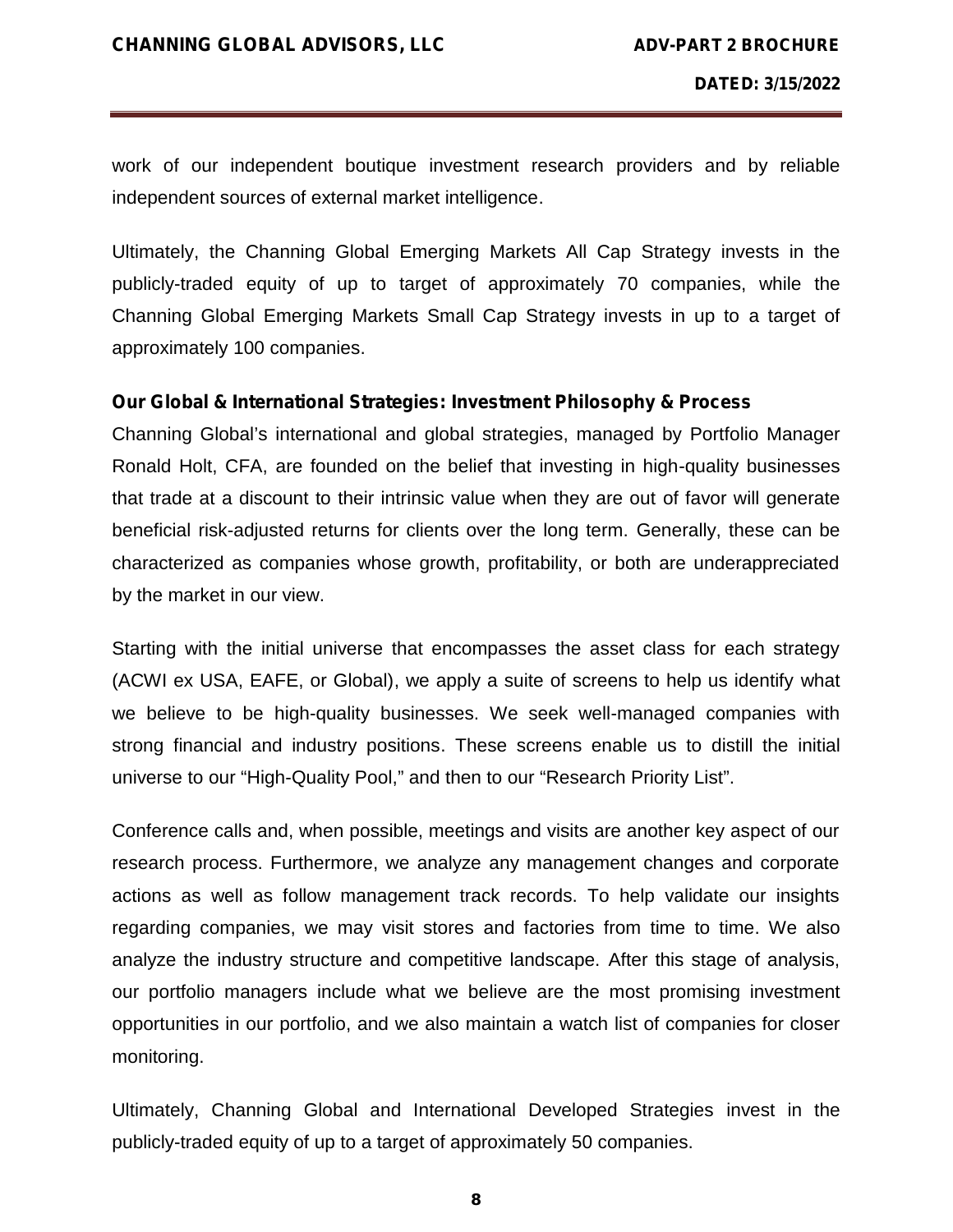# *Investing involves the risk of loss, which all clients should be prepared to bear. Past performance is not a guarantee of future investment results.*

On certain occasions, when deemed necessary for the best interest of our clients, we use Exchange-Traded Funds (ETFs), ADRs, and GDRs to construct portfolios, efficiently accommodate net fund inflows, and/or position the portfolios in countries where the account may not yet be set up for direct foreign investment.

#### *Related Investment Risks*

This section contains information about the general risks of investing with Channing Global. As with any investment strategy, there can be no guarantee that our portfolios will meet their goals or that their performance will be positive for any period of time. The principal investment risks of the Firm's investment strategies are described below:

#### *1. Market & Selection Risk*

Market risk is the risk that markets will decline in value. These downturns may be sharp and unpredictable. The pandemic and other problems in the global economy over the past several years may continue to cause volatility in financial markets. The severity or duration of this volatility may also be affected by regulatory changes and shifts in industry dynamics, including access or lack thereof to needed materials. Moreover, social and political developments as well as other conditions and events (such as natural disasters, epidemics and pandemics, terrorism, wars, cyber-attacks, and social unrest) may occur that can adversely affect companies, industries, governments, and other systems, including the financial markets. In particular, beginning in January 2020, global financial markets experienced and may continue to experience significant volatility resulting from the spread of COVID-19. The pandemic has resulted in travel and border restrictions, quarantines, supply-chain disruptions, lower consumer demand, and general uncertainty, all of which has affected financial markets. More generally, as economies and financial markets have become increasingly interconnected, events that previously had only local impact are now more likely to have regional or global repercussions. Any failure by government officials to institute policies that limit the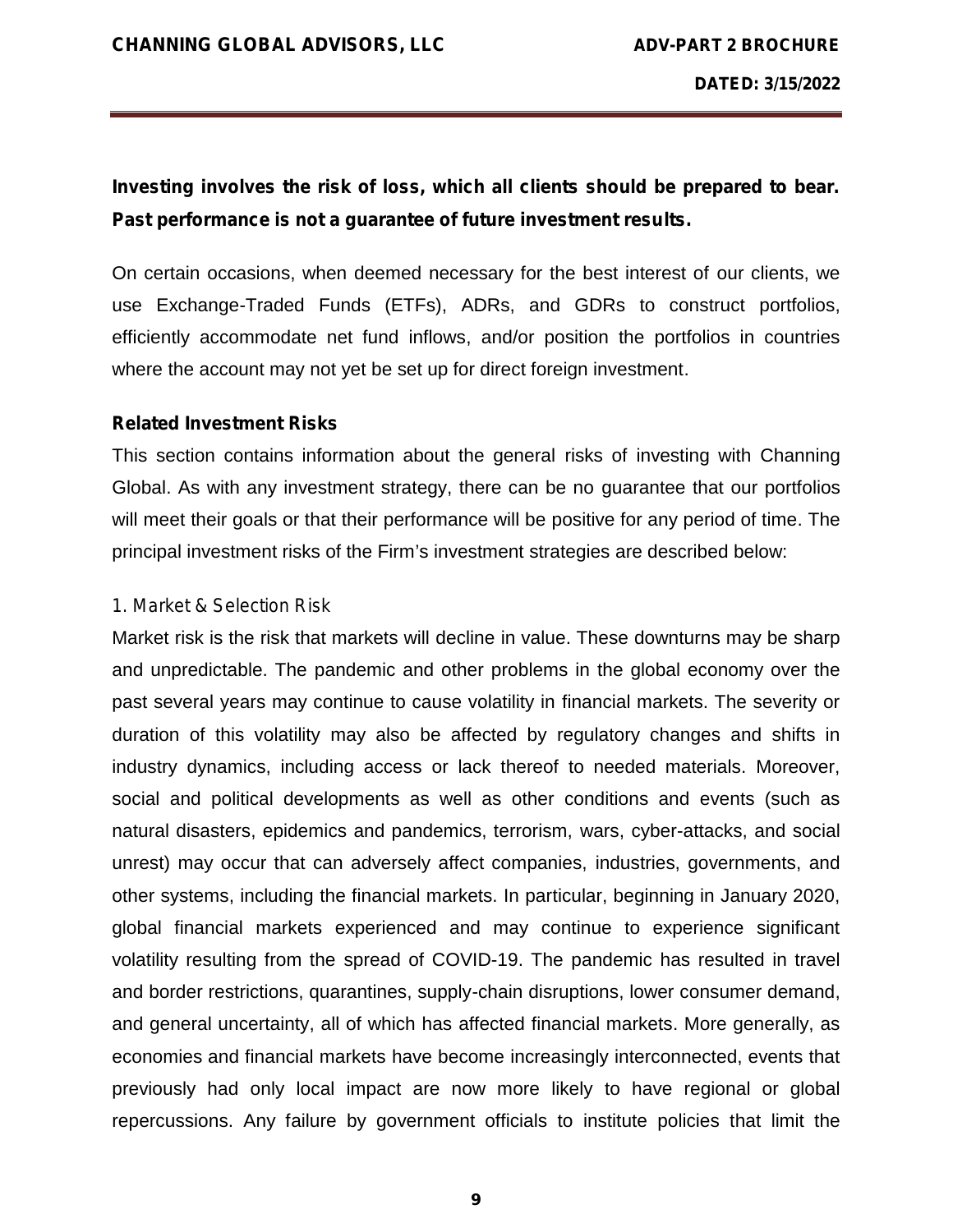impact of an emerging threat may compromise the well-being of societies. As a result of such events, the value of a client's portfolio holdings may decrease.

Differences in trading hours across stock exchanges and any trading suspensions imposed by exchanges may result in, among other things, an account being unable to trade securities on a timely basis or accurately price its portfolio investments.

Selection risk is the risk that the investments we select for clients' portfolios will underperform the strategies' respective benchmarks or the portfolios of other investment managers with similar objectives and strategies. The Firm's use of quantitative screens and techniques may be adversely affected if the data prove to be erroneous or outdated.

#### *2. Management Risk*

The Firm's opinion about the intrinsic value of a company or security may be incorrect. It also may not trade stocks or implement shifts in country and/or sector exposures on a timely basis. As a result, our strategies may underperform their benchmarks and/or similar strategies, and the client may not achieve their investment objective. Furthermore, the Firm's ability to enter and/or exit an investment position may be hindered by factors unique to a particular country, such as trading suspension or the closure of the stock exchange for an indefinite period of time. The trading volume of certain securities or other instruments in which we seek to invest (or divest) may be limited as a result of emerging developments or for various reasons, affecting when we are able to accomplish our desired investment exposure. Also certain securities or other instruments in which we seek to invest may not be available in the quantities desired. In addition, governmental or regulatory restrictions, prohibitions and/or sanctions, may cause the Firm to restrict or prohibit participation in certain investments.

#### *3. Issuer-Specific Risk*

Individual securities can be more volatile than the market as a whole and can underperform for reasons directly related to the issuer, such as changes in corporate management, credit rating, reduced demand for the company's products or services, prospective earnings outlook, and the fair value of underlying assets. Also when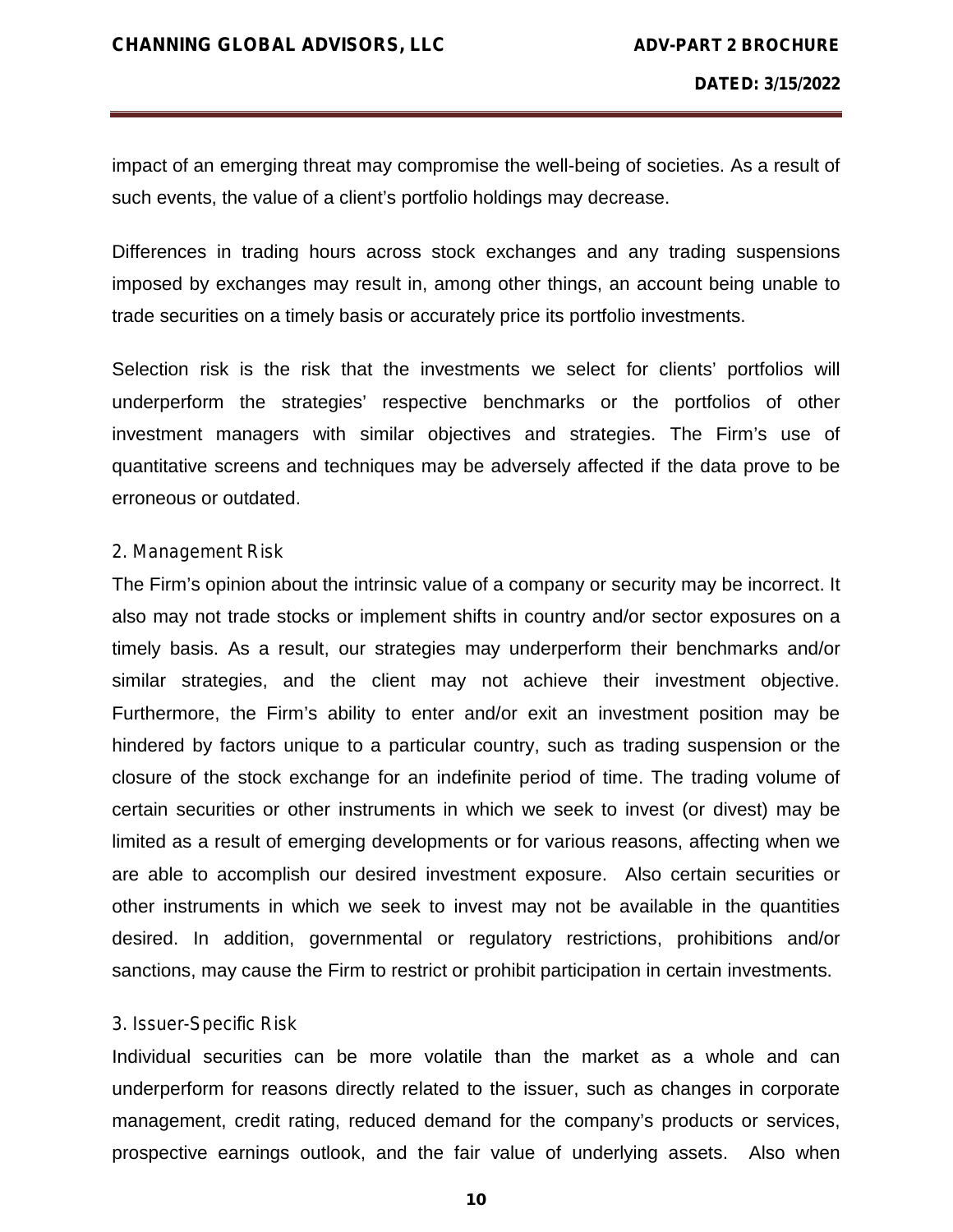deployed, concentrated investment strategies may hold a smaller number of holdings, subjecting accounts using these strategies to increased issuer risk, including the risk that the value of a security may decline.

#### *4. Value-Stock Risk*

Value stocks are subject to the risk that our assessment of their intrinsic value may not be realized by the market.

### *5. Dividend-Paying Stock Risk*

Dividend-paying stocks may underperform non-dividend paying stocks (and the stock market as a whole) over any period of time. The prices of dividend-paying stocks may decline as interest rates increase. In addition, issuers of dividend-paying stocks typically have discretion to defer or stop paying dividends. If the dividend-paying stocks held by an account reduce or stop paying dividends, the account's ability to generate income may be adversely affected.

# *6. Quantitative Data/Methods Risk*

Emerging-market companies may disclose a more limited amount of information regarding their operations and financial positions than companies in the developed markets. Information from the former may also be more dated. If those data prove to be erroneous, incomplete, or no longer current, the Firm's analysis and stock selection can be adversely affected because it utilizes quantitative techniques as part of formulating and monitoring its investment decisions. Additionally, any errors in the Firm's quantitative methods generally may adversely affect performance. Moreover, securities that the Firm has selected based on quantitative analysis can perform differently from the market as a whole as a result of the factors used in the analysis and/or the weight assigned to the investment. The factors used in quantitative analysis and the weights assigned to a stock-specific factor for a stock or the weight placed on each factor may not predict a security's value, and the effectiveness of the factors can change or evolve over time.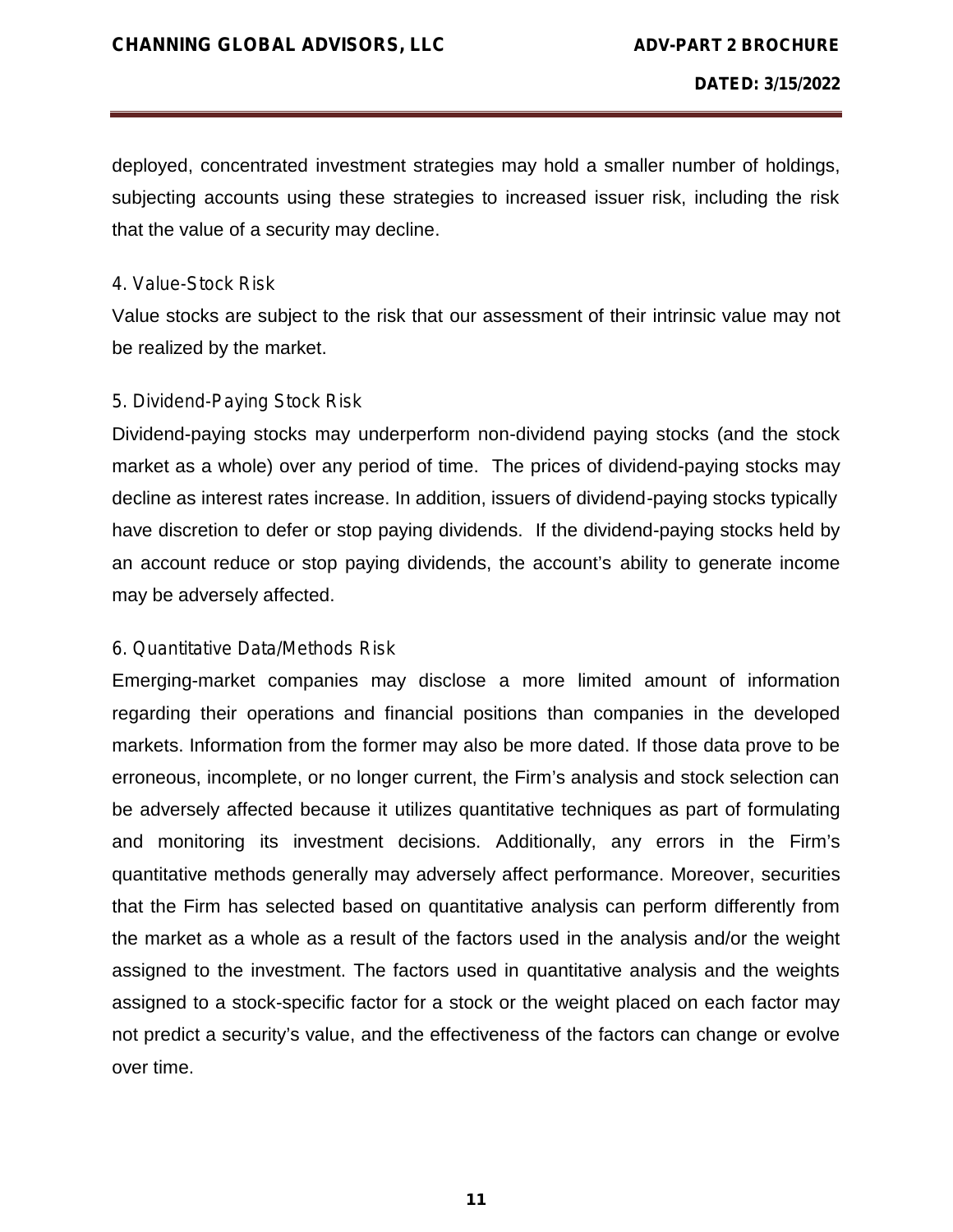#### 7. *Foreign & Emerging Markets Risk*

Investing in foreign and emerging market securities involves accompanying risks not generally applicable to U.S. investments. For example, the value of an account's securities may decline as a result of currency fluctuations, social upheavals, political developments, and economic trends, including laws governing foreign investment. Additional risks include trading, settlement, custodial, and other operational risks; increases in withholding or other taxes; and less stringent investor protection and disclosure standards in some foreign markets. All of these factors can make foreign securities less liquid and more volatile than U.S. securities. These risks are higher for emerging-market and particularly frontier-market investments, both of which are subject to greater social, economic, regulatory and political uncertainties than investments in the United States or other developed markets. These risks are also higher for investments in smaller and medium-capitalization companies.

- $\div$  The stock markets of certain countries generally comprise fewer stocks than the U.S. and therefore offer less opportunities to diversify by issuer and/or by sector. Certain countries may be heavily dependent on particular industries or rely heavily on foreign capital investment. For example, a decrease in the price of oil may negatively affect the economies of countries that rely on oil production. In addition, some countries may be more vulnerable to adverse diplomatic developments, which could result in economic sanctions or other forms of trade barriers, including higher import tariffs and other protectionist or retaliatory measures.
- Governmental actions, including capital controls, nationalization, expropriation of assets or imposition of punitive taxes may adversely affect investments in foreign markets.
- \* The governments of certain countries may prohibit or substantially restrict foreign investing in their capital markets or in certain industries. Conversely, the U.S. government may restrict U.S. investors, including the Firm and its clients, from investing in certain foreign issuers. Any of these restrictions could severely affect security prices or impair an account's ability to trade foreign securities or repatriate the sale proceeds or dividend income from its investments back to the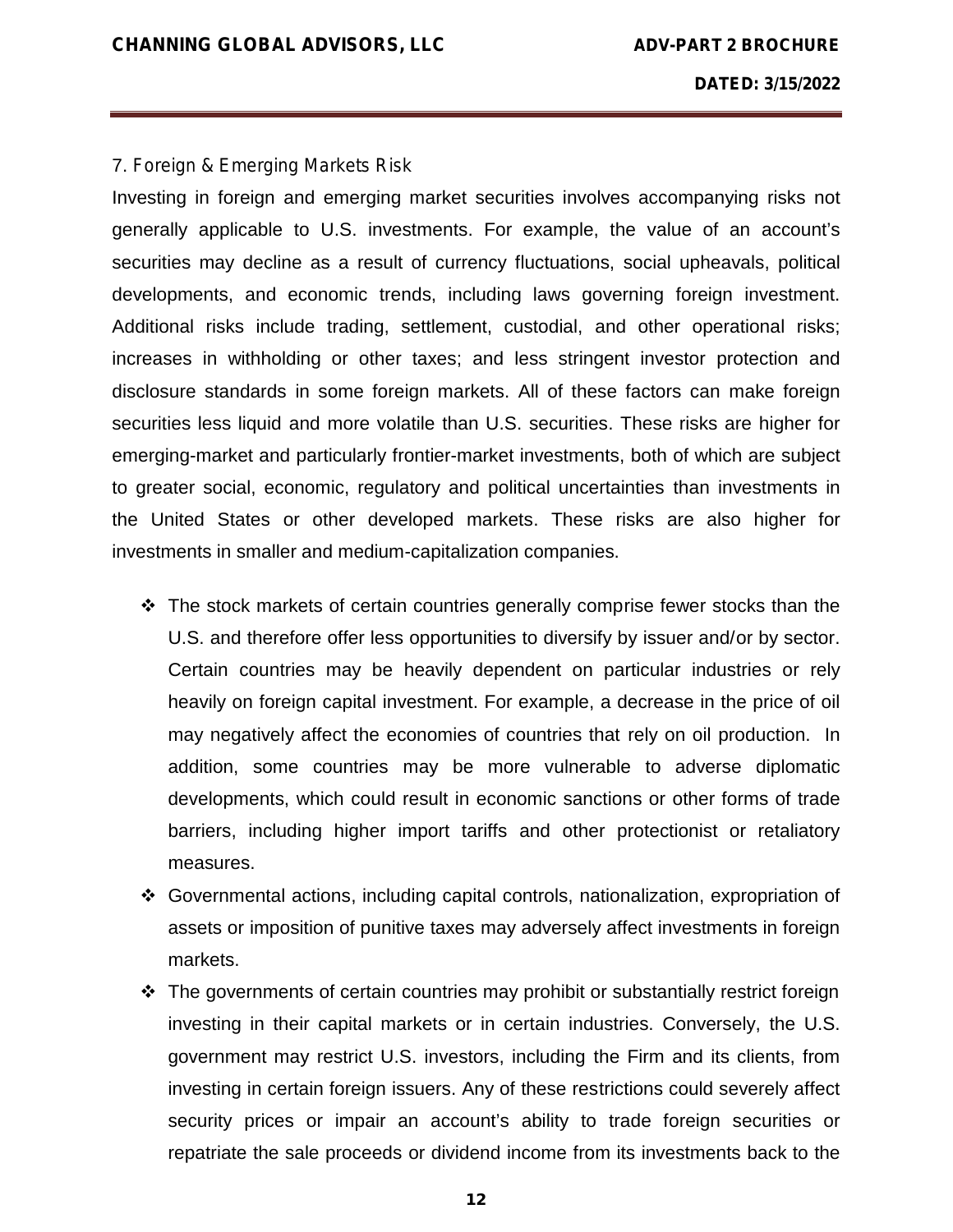U.S. Investment restrictions may result in forced selling of securities during inopportune moments or limit the Firm's ability to invest in companies that it believes to be attractive.

- Other foreign-market risks include foreign exchange controls, difficulties in pricing securities that have become illiquid, defaults on foreign government securities, and difficulties in enforcing favorable legal judgments in foreign courts. Legal remedies available to investors in certain foreign countries may be less extensive than those available to investors in the U.S. or other developed countries. Corporate governance in emerging-market countries may not be as robust as in the developed countries. As a result, minority rights may not be protected as vigorously, which could affect security prices.
- Accounting standards in other countries may differ from the generally accepted accounting principles in the U.S. If the accounting standards in another country do not require as much disclosure or detail as U.S. accounting standards, it may be difficult for the portfolio managers to evaluate a company's financial condition.
- Prices of foreign securities may fluctuate more than prices of securities traded in the U.S.
- Foreign markets may have different clearance and settlement procedures, requiring specific expertise to operate in those markets.
- \* Currency fluctuations affect the value of an account's investments abroad. Further, companies in foreign countries may conduct business or issue foreign denominated debt, creating an extra layer of risk if the currency depreciates or the currency trading volume declines.
- Transaction costs, including market impact costs, tend to be higher for foreign securities than U.S. securities.
- $\cdot$  International trade barriers and/or economic/financial sanctions against foreign countries may adversely affect an account's foreign holdings or related valuation.
- The performance of some of the Firm's strategies, in particular the emerging market strategies, may be significantly affected by the social, political, and economic conditions within China because that country is by far the largest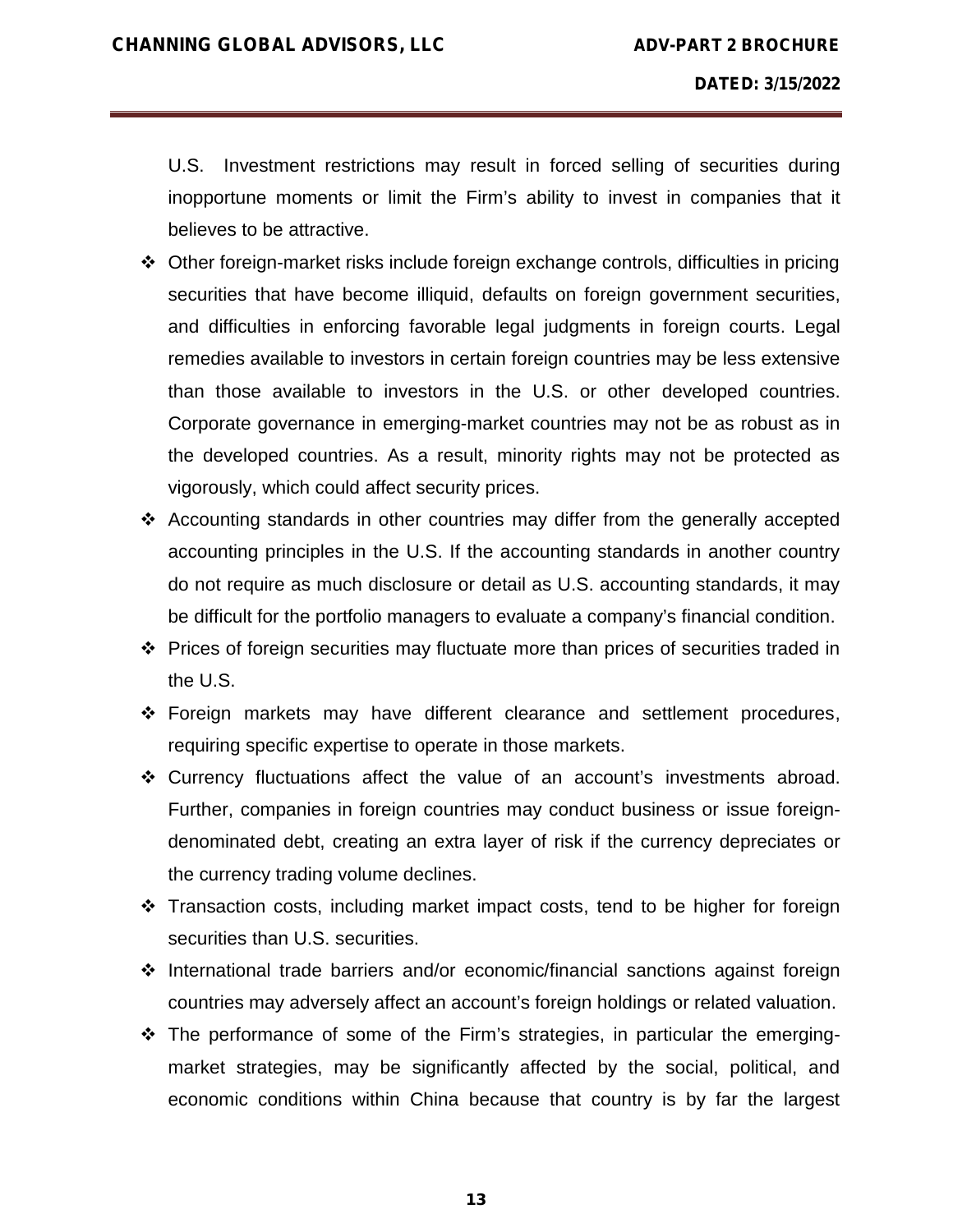constituent of the MSCI Emerging Market Index and a large constituent of the MSCI EM Small Cap Index.

 Certain accounts may obtain exposure to the China A-Share market through participation notes or warrants, which are derivative instruments that can be volatile and involve special risks including counterparty risk, liquidity risk, and basis risk. Alternatively, certain accounts may directly invest in China A-Shares listed and traded on the Shanghai Stock Exchange or Shenzhen Stock Exchange through the Shanghai-Hong Kong or Shenzhen–Hong Kong Stock Connect links ("Stock Connect"). Trading through Stock Connect is subject to a number of risks—some general to all emerging-markets investments and some specific to Stock Connect—including trading, clearance, and settlement risks; currency exchange risks; political and economic instability; inflation; and confiscatory taxation, nationalization, and expropriation. Further developments are likely and there can be no assurance of Stock Connect's continued existence or whether future developments regarding the program may restrict or limit investors' access to those instruments.

#### *8. Small/Medium Capitalization Companies Risk*

Some of the Firm's investment strategies may invest in smaller and medium capitalization issuers. These securities may be inefficiently priced and can be more sensitive to, and react differently to, company and industry developments, as well as to socio-political and economic factors than larger-cap securities. Smaller and medium capitalization companies can have limited products, financial resources, and access to capital. They may also have shorter operating histories. Because of these and other risks, securities of smaller and medium-capitalization companies tend to be more volatile and their trading volume more limited than larger-capitalization companies.

Also smaller and medium capitalization companies in countries with less-liquid currencies may have difficulties in financing and conducting their business. Additionally during some periods, securities of smaller and medium capitalization companies, as asset classes, have underperformed the securities of larger capitalization companies.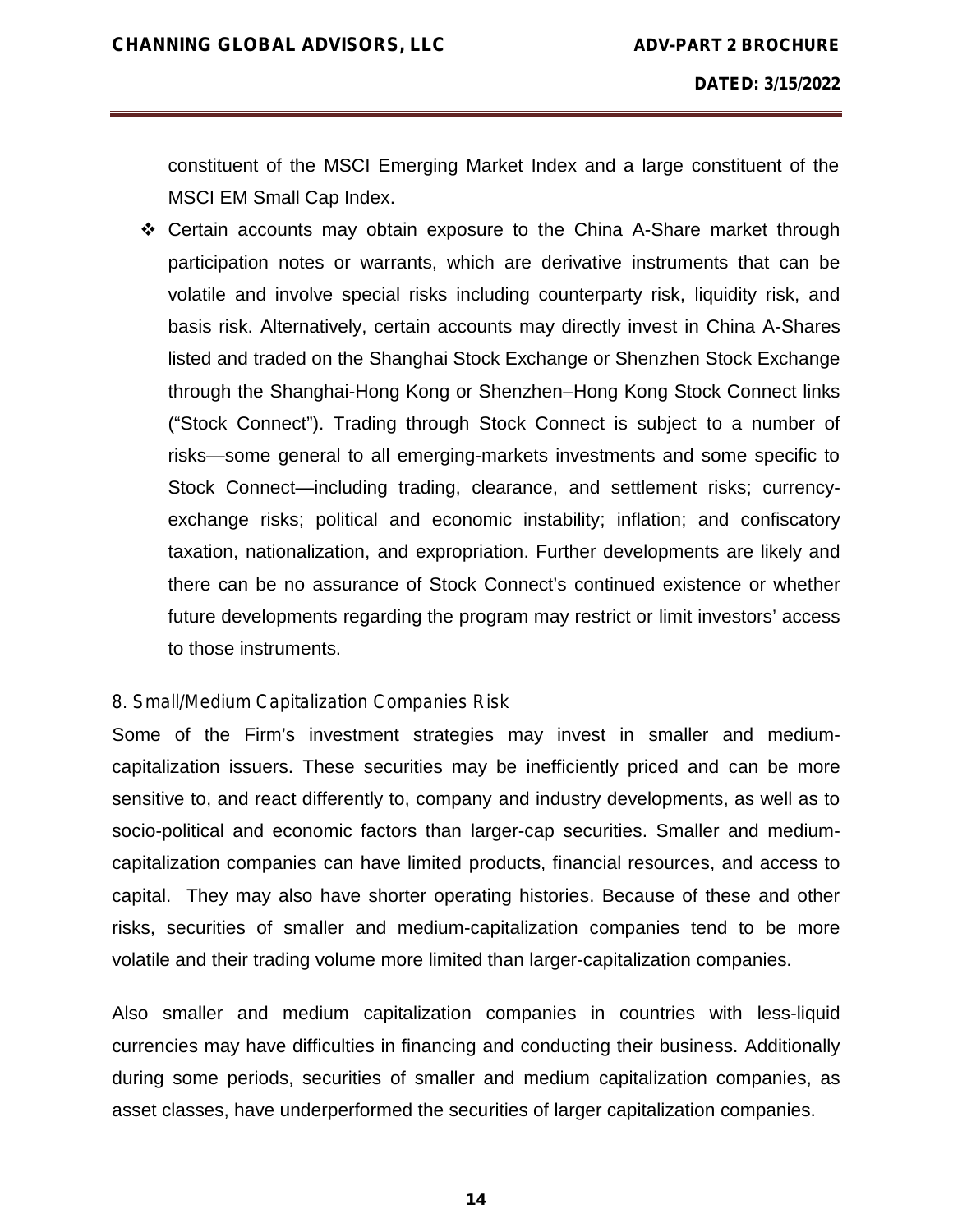#### *9. Derivatives & Participation Notes/Warrants Risk*

Participation notes or warrants, which may be used to obtain exposure to the China A- Share market, can be viewed or deemed to be derivative instruments. Such investment instruments can be volatile and involve special risks including counterparty risk, liquidity risk, and basis risk. These risks are in addition to the risks associated with the investments underlying such instruments.

Derivative instruments can be volatile and involve attendant risks, including but not limited to:

- $\triangleright$  Counterparty Risk Counterparty risk is the risk that the counterparty on a derivative transaction will be unable to honor its financial obligation to the account.
- $\triangleright$  Currency Risk Currency risk is the risk that changes in the exchange rate between two currencies will adversely affect the value (in U.S. dollar terms) of an investment.
- $\triangleright$  Leverage Risk Leverage risk is the risk that relatively small market movements may result in large changes in the value of an investment. Investments that involve leverage can result in losses that greatly exceed the amount originally invested.
- $\triangleright$  Liquidity Risk Liquidity risk is the risk that certain securities may be difficult or impossible to sell at the time that the seller would like or at the price that the seller believes the security is currently worth.
- $\triangleright$  Basis Risk Basis risk is the risk that the value of a derivative instrument does not react in parallel with the value of the underlying security.

#### *10. Cybersecurity Risk*

Investment managers, such as the Firm, its third-party service providers, global custodians, and portfolio companies, are exposed to operational and information security risks resulting from cyber-attacks, which may result in financial losses to an account. Cyber-attacks include, but are not limited to, the stealing or corrupting of stored data, installing programs that render systems inoperable as part of "ransomware", unauthorized access to and/or release of confidential information, and/or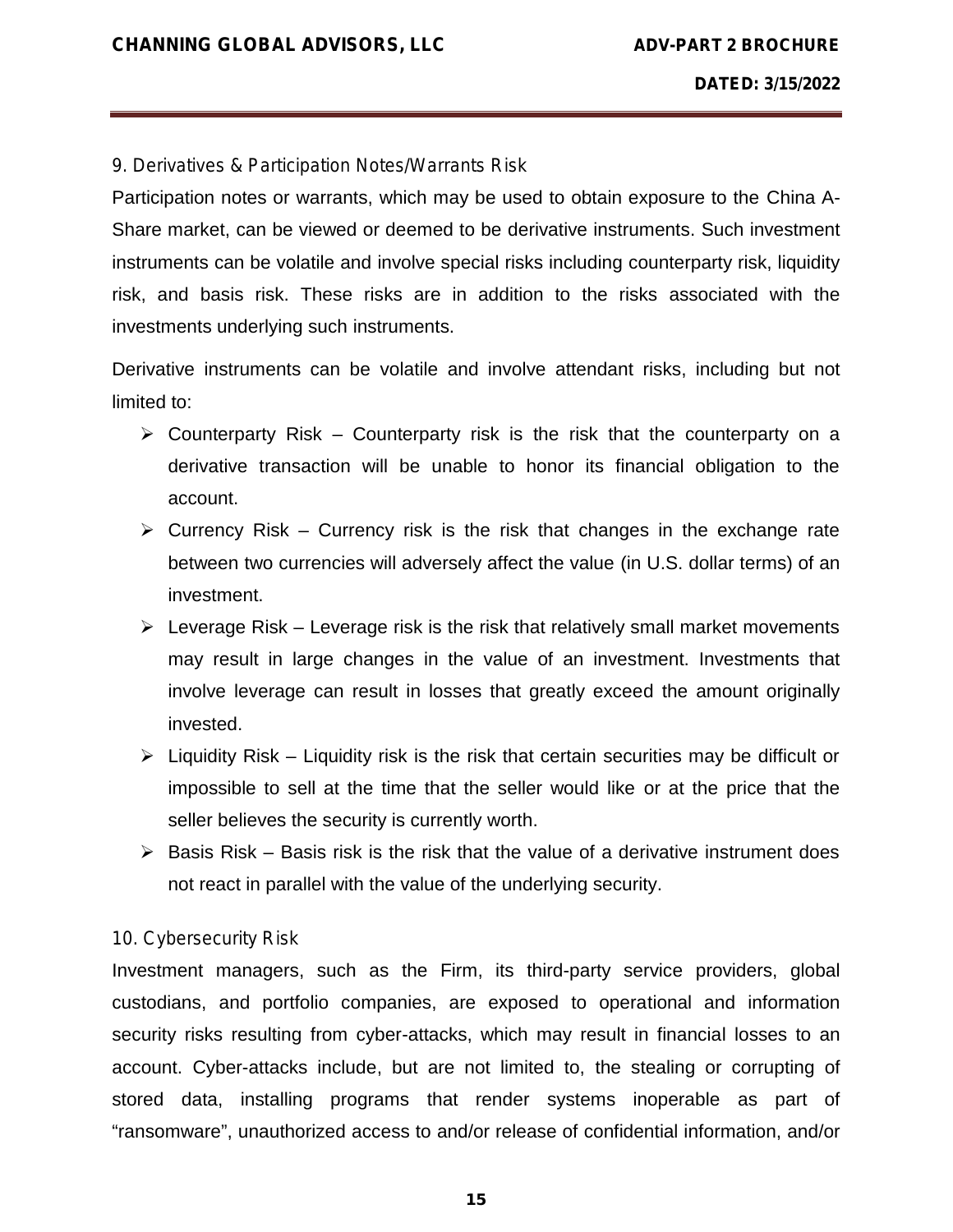various other forms of cybersecurity breaches. Such cyber-breach methods or attacks are ever-evolving.

*11. Environmental, Social & Governance ("ESG") and Responsible Investment Issues* As part of the Firm's investment process when evaluating potential investments, it considers material ESG issues. The Firm does not use ESG evaluation as the sole criterion to include or exclude companies or sectors from a portfolio. Rather, when assessing the potential benefits and risks of an investment, Channing Global's team focuses on ESG issues when it believes those issues may have a significant impact on society at large. Based on ESG criteria developed by the Firm's research team, these factors are considered along with other relevant corporate and industry factors to derive a holistic assessment for investment decision-making as well as monitoring purposes. There are not universally agreed-upon or mandated objective standards for assessing ESG issues for companies, and the Firm's criteria and process for assessing ESG issues may differ from a client's or another investor's understanding of which ESG criteria are most pertinent or how ESG issues should be analyzed. ESG issues tend to require subjective interpretation and can be difficult to analyze. The process usually involves assessing the issues within the context of the company's mission, business objectives, actual conduct, and other factors. ESG issues deemed most relevant by investors can vary and evolve over different time periods. Such ESG factors or criteria may also be difficult to apply consistently across regions, countries, industries or sectors. Moreover, there is not universal acceptance of ESG analysis within the investment community.

#### *12. General Risks*

Client accounts are normally denominated in U.S. Dollars. As a matter of policy, Channing Global does not hedge our portfolios' currency exposure. We do, however, implement natural hedging tactics by emphasizing export-oriented companies in a given country or those that have less foreign-denominated debt when we expect the local currency to depreciate versus the U.S. Dollar.

The Firm manages institutional commingled funds in certain of the above-described investment strategies. The terms of the private placement or offering memoranda and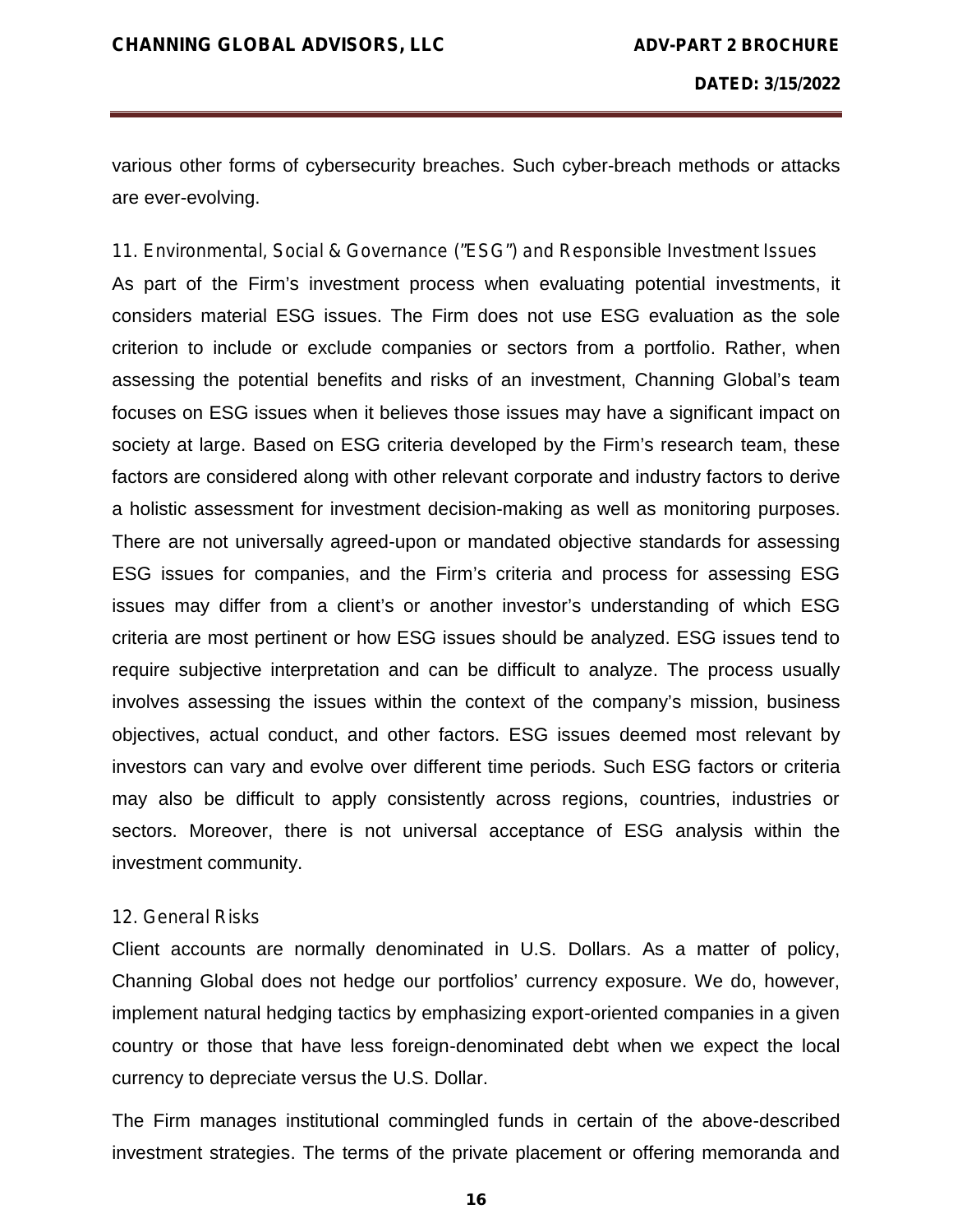governing documents of such commingled funds prevail over any conflicting terms in this ADV-Part 2 Brochure. The Firm also customizes investment portfolios to meet specific investment objectives and restrictions agreed with each client, and the terms of such governing investment management agreement with each institutional client prevail over any conflicting terms in this ADV-Part 2 Brochure.

#### **ITEM 9– DISCIPLINARY INFORMATION**

There are no legal or disciplinary events involving Channing Global or its officers that are material to a client's or prospective client's evaluation of Channing Global's investment management and advisory business or the integrity of Channing Global's officers and management.

# **ITEM 10 – OTHER FINANCIAL INDUSTRY ACTIVITIES AND AFFILIATIONS**

Channing Global is an employee-owned and -managed institutional asset management firm that is a majority-owned subsidiary of Channing Capital, a SEC-registered investment manager based in Chicago, Illinois.

#### **ITEM 11 – CODE OF ETHICS**

Channing Global has adheres to a Code of Ethics compliant with SEC Rule 204A-1. Among other things, this Code prescribes the behavior and actions of Channing Global's "access persons," which the SEC defines as any "supervised person who has access to nonpublic information regarding clients' purchase or sale of securities, is involved in making securities recommendations to clients, or who has access to such recommendations that are nonpublic." In summary, Channing Global's Code of Ethics requires all such access persons to provide the firm with an initial report of their investment holdings after being hired and at the end of each calendar year thereafter. In addition, the Code requires Channing Global's access persons to receive pre approval from one of the firm's portfolio managers as well as its Compliance Department prior to placing any personal trade in a security that Channing Global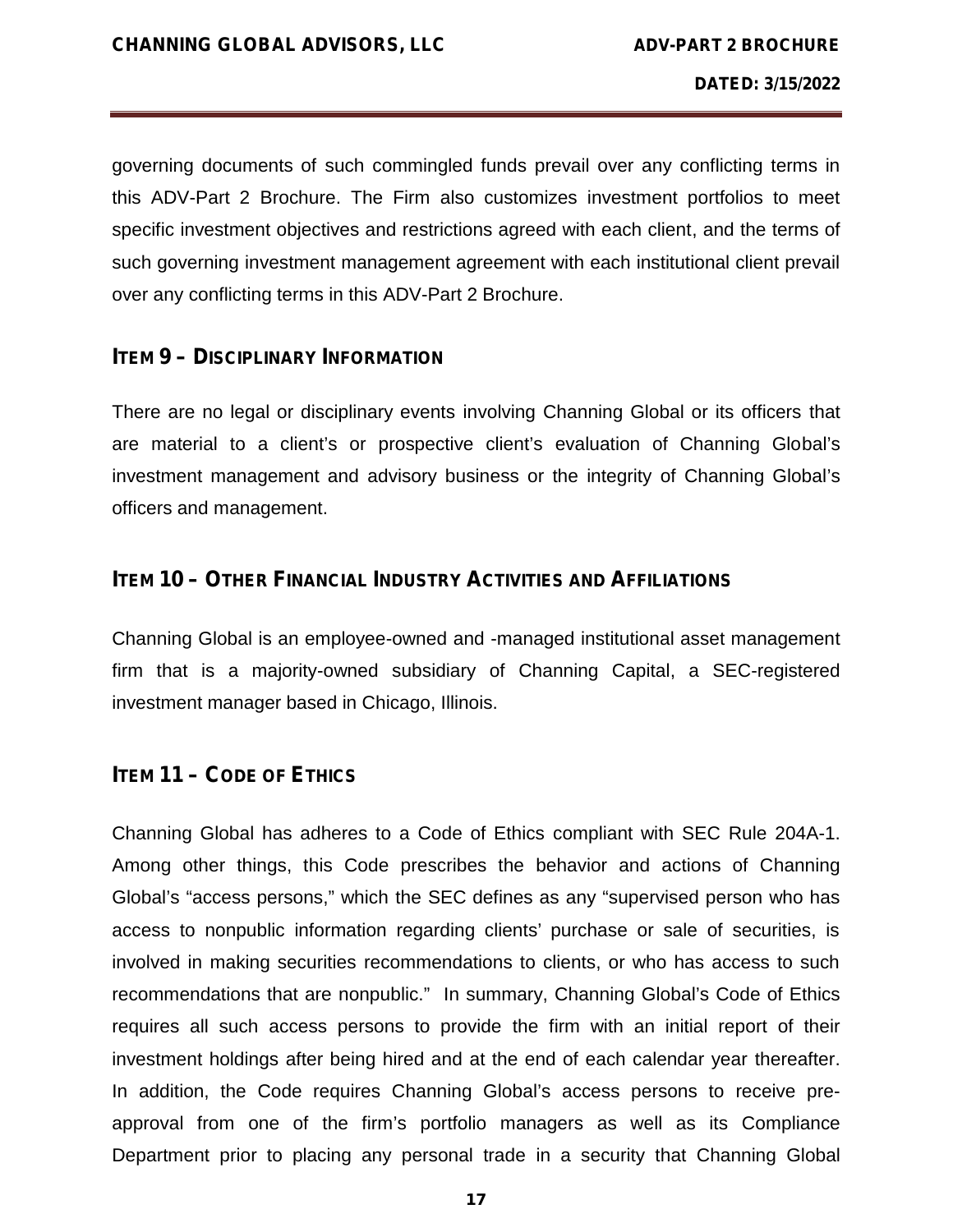covers or that is held or traded in client accounts. Access persons also must provide Channing Global with quarterly reporting of all personal securities trading in personal/family investment accounts. Channing Global's Compliance Department will review these reports for compliance with the firm's Code of Ethics and to monitor against insider trading activity. Further, the Code of Ethics requires the firm's approval for, or limits, employee activities and outside interactions (such as directorships and the receipt of gifts) that could create an actual or perceived conflict of interest with our clients' interests. Channing Global's Code of Ethics is in general alignment with the central principles of the CFA Institute's Code of Ethics and Standards of Professional Conduct governing CFA charterholders as well as its Asset Manager Code. A copy of Channing Global's Code of Ethics can be requested by contacting our firm's CCO and Head of Legal/Governance, Sidney Wigfall, at swigfall@channingglobal.com.

# **ITEM 12 – TRADING & BROKERAGE PRACTICES**

#### **Institutional Investment, Trading, & Brokerage Discretion**

The separate accounts over which Channing Global has discretion are generally subject to the restrictions and guidelines set by each client, customarily limiting:

- I the types of securities in which Channing Global can invest on the client's behalf; and/or
- the maximum percentage of the client's assets that Channing Global can invest in any one stock, sector, or country.

Channing Global typically manages each separate account individually. However, if the portfolio manager believes that more than one client would be best served through the purchase or sale of the same security at any one time, Channing Global can aggregate several such purchase or sale trade orders so that those clients can from time to time benefit from lower commission rates. If the aggregate order must be executed in a series of transactions at various prices, Channing Global seeks to allocate those transactions on a pro-rata basis. Therefore, each client receives, to the extent practicable, the average price of such transactions. Although aggregating trades occasionally can adversely affect the price or volume of shares acquired or sold, the policy is designed to provide that every client is treated fairly and equitably over time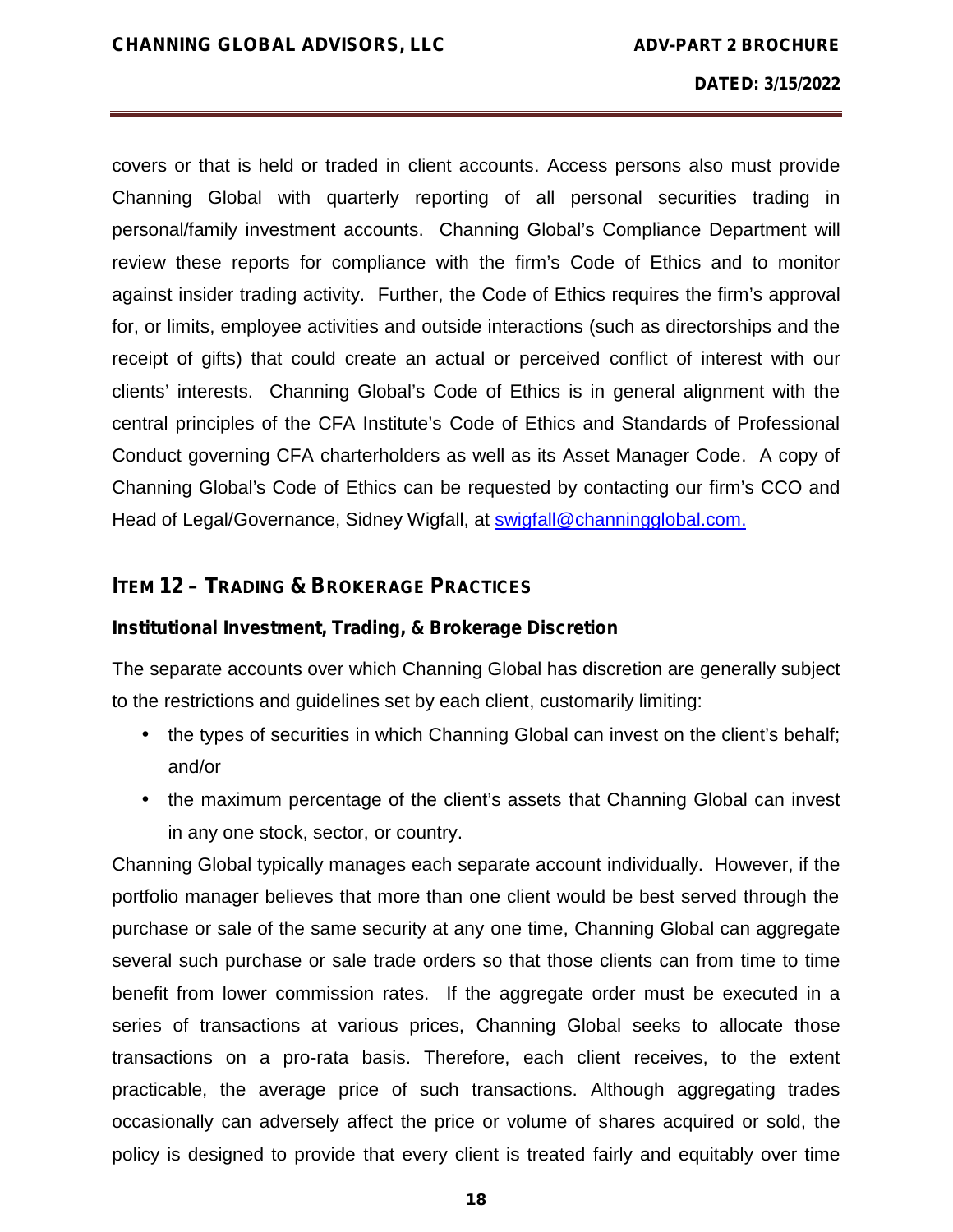and such that no client or client account is systematically disadvantaged or advantaged over time.

To effect transactions for the separate accounts we manage, Channing Global selects brokers that we believe will offer both the best price and timely, efficient trade execution for our clients. As part of this selection process, we consider such factors as: each broker's reliability, integrity, financial solvency, and general operational and execution capabilities; the price—including the broker's commission and/or mark-up—of each security we purchase or sell on behalf of our client(s); the size and difficulty in implementing the purchase or sale order; the client's directives inclusive of any tradingrelated restrictions or limits; the broker's expertise in particular markets; and the depth and quality of the research services the broker provides. From time to time, Channing Global gives preference to broker-dealers that consistently supply competent research coverage in markets in which they specialize. Channing Global's principal objective in selecting broker/dealers and entering client trades is to obtain the best execution of our clients' transactions. As such, Channing Global will follow procedures to ensure that it is seeking the best execution available on client trades, given that conflicts of interest might otherwise arise in the trading function. On an ongoing basis, Channing Global negotiates commissions with brokers and periodically reviews and evaluates the reasonableness of those commissions.

Channing Global maintains a list of approved brokers that meet our selection criteria and, we believe, are generally able to satisfy our fiduciary standards. Our traders utilize only brokers on this approved list unless a client instructs us to instead direct trades to another broker or brokers it has designated in writing (for example, minority- or women owned broker-dealers, or broker-dealers registered or doing business in a certain state). Clients can also sometimes instruct Channing Global in writing to set a limit on the amount of brokerage fees paid to a particular broker. If so restricted, Channing Global is unable to negotiate commissions with these brokers, obtain volume discounts and/or best execution, or maintain parity in the brokerage commission rates other clients of Channing Global pay. To comply with such directed-brokerage requests but still seek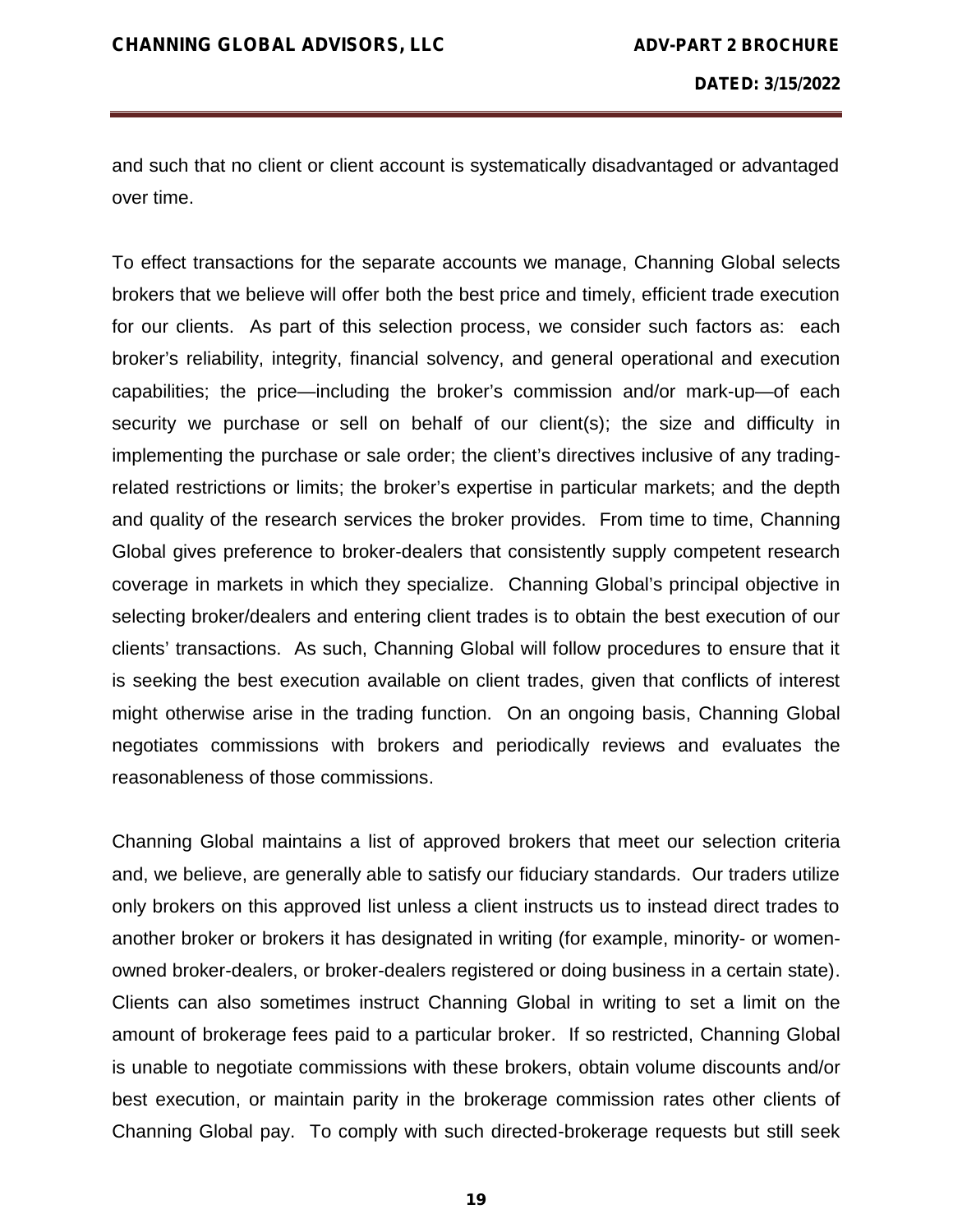best execution of client trades, Channing Global can sometimes conduct what are termed "step-out" transactions or trades where consistent with a Client's investment and trading guidelines and restrictions. Clients can request information regarding such "step-out" transactions (including the brokerage firms Channing Global utilized in such cases) by contacting the Operations/Trading or Portfolio Management Department of Channing Global at dlemanski@channingglobal.com or +1 305-570-1945.

Generally, however, Channing Global maintains "discretionary authority," meaning we have the right and responsibility to supervise and direct investments for the portfolios we manage without prior consultation with clients. Therefore, unless restricted by applicable laws and/or guidelines set in writing by individual clients, Channing Global will generally determine which securities it purchases or sells for each client's account, the total amount and timing of such purchases and sales, the brokers or dealers through which trades will be executed, and the commission rates generally paid to effect the transactions.

Should a trade error occur in any of our clients' portfolios due to Channing Global's oversight, it is our policy to reimburse the affected client(s) with any investment gains foregone due to the error. If a brokerage firm involved in the transaction caused the trade error, the brokerage firm can decide to keep the gain. Although Channing Global could not override such a decision, we would make every reasonable effort to encourage the brokerage firm to return the gain to the client(s) affected by the error. In no case will clients have to bear a loss in their accounts related to a trade error. Furthermore, Channing Global in no case will allocate brokerage commissions based on a broker's previous absorption of losses on trade errors.

On occasion, Channing Global obtains and utilizes research, research-related products and other brokerage services through what are called "bundled soft-dollar transactions" or "proprietary soft-dollars." In these instances, brokerage firms or other third parties furnish Channing Global with research or products/services other than, or in addition to, the traditional services they provide to execute our clients' trades. Channing Global's

**20**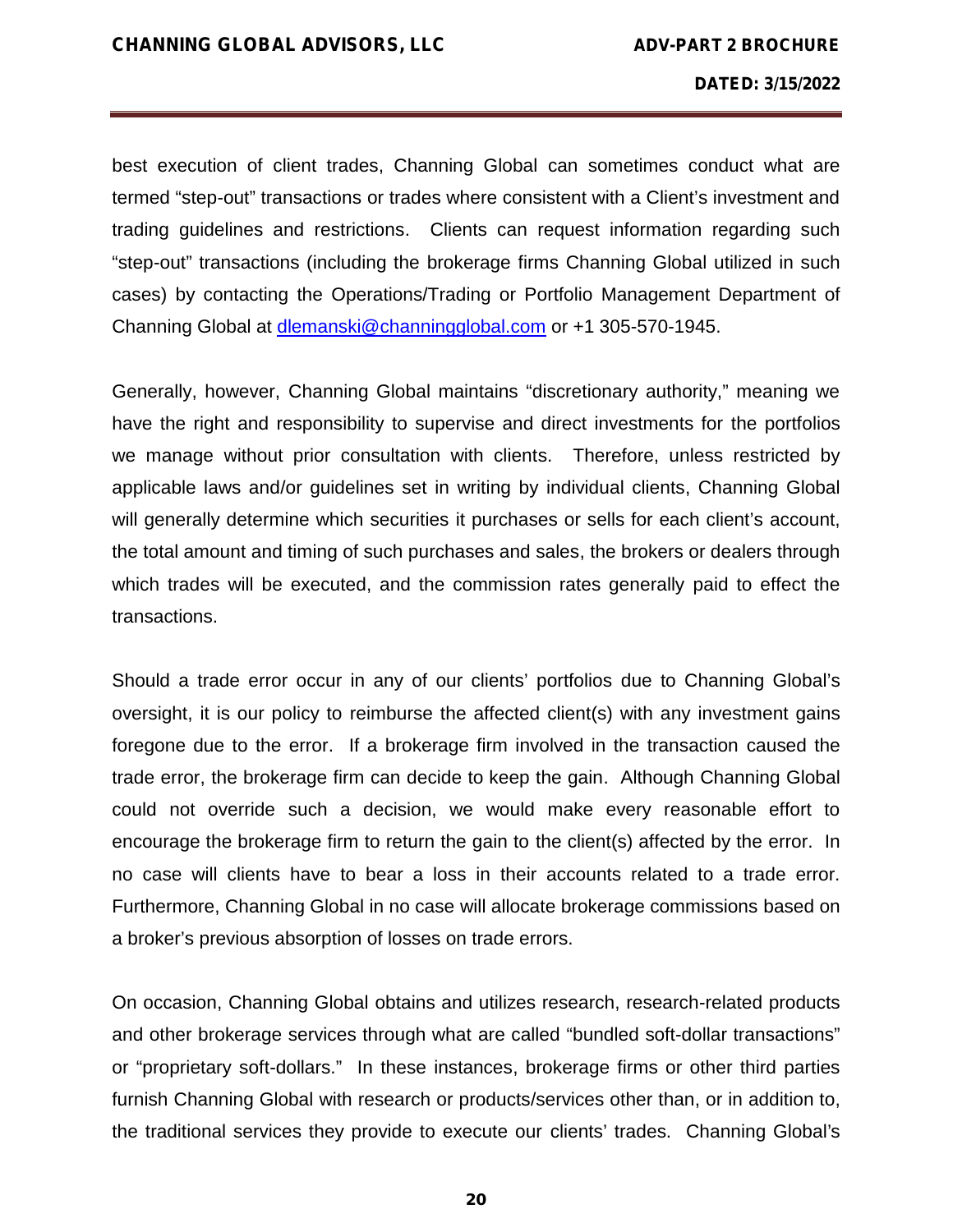soft-dollar policy is to determine in good faith the value of any such research products or services obtained in relation to the corresponding brokerage commissions our clients pay. In addition, we maintain soft-dollar arrangements only for those research products and services that assist Channing Global in its investment decision-making process and that are eligible under Section 28(e) and its related safe harbor under the Securities Exchange Act of 1934, given that such "soft-dollar benefits" received qualify as eligible "research or brokerage services."

Channing Global typically supplements its own research with the work of independent or boutique investment research firms and various brokers. This information can include: economic data on, and analysis of, the global economy; information about specific companies, including earnings and cash-flow estimates; valuation commentaries; portfolio strategy; political overviews; and economic sector and industry trend assessments. Channing Global obtains this research through printed reports or telephone discussions with the research providers, or when attending seminars and corporate meetings. We can use these products or services for research as well as non-research purposes, such as business administration. In such cases, Channing Global makes a good-faith effort to determine the relative proportion of the cost of such products or services that it applies for non-research benefit and pays for that proportion itself. In doing so, however, a conflict of interest can exist by reason of Channing Global's allocation of the cost of such services between those that primarily benefit our firm and those that primarily benefit our clients. In addition, some brokerage or portfolio management evaluation firms can provide Channing Global with investment performance evaluation services, which we can use to make investment decisions.

Channing Global can pay a broker-dealer a commission in excess of that which another broker or dealer receives, or a commission in excess of that which another broker or dealer might have charged for effecting the same transaction (subject to limitations imposed by Channing Global's investment management agreements with its clients and to the extent authorized by law), when Channing Global determines in good faith that the commission is reasonable relative to the value of the brokerage and/or research

**21**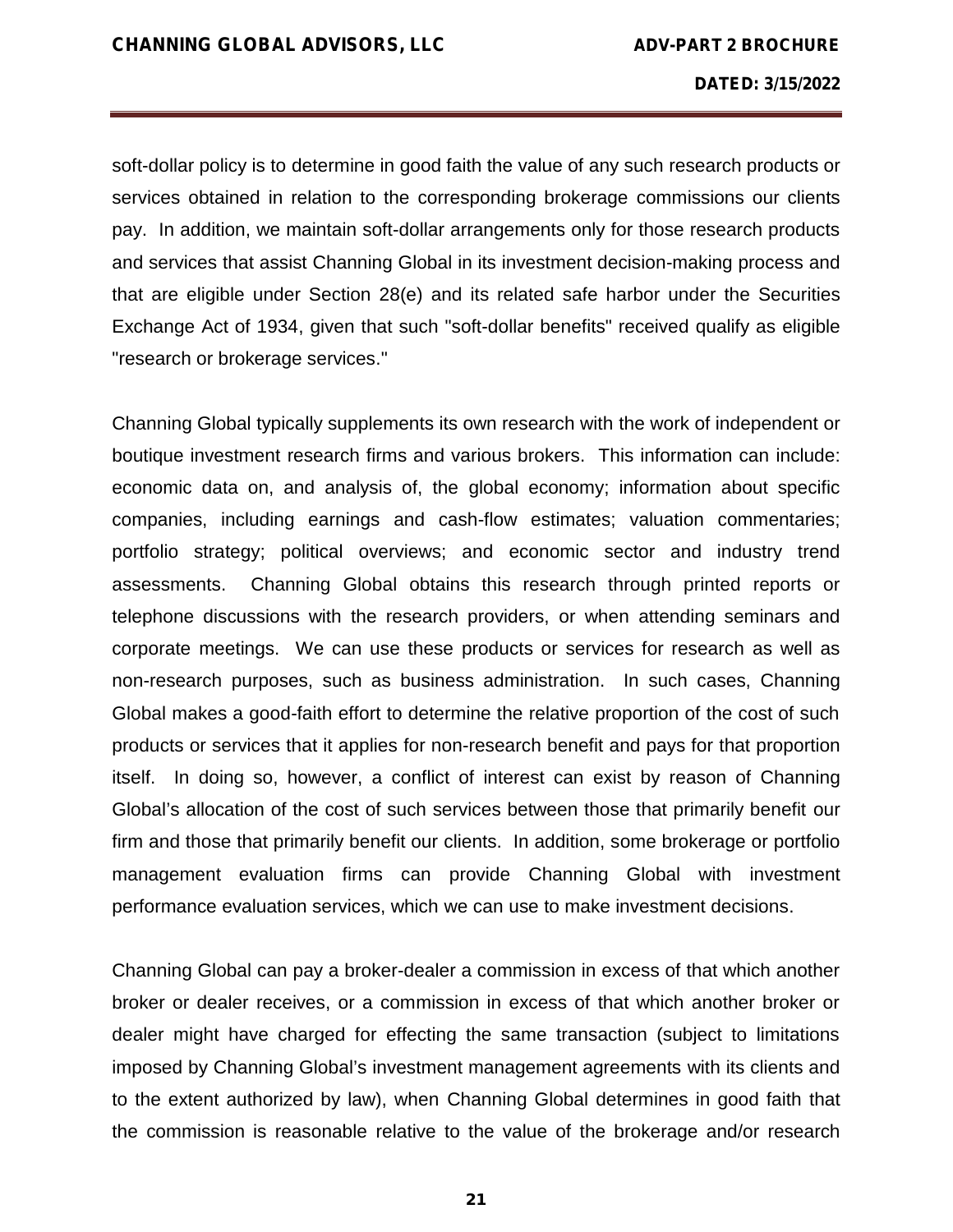services the broker-dealer provides. Furthermore, we reserve the right to use this research across all the accounts we manage, not exclusively in those accounts that paid the commissions to the broker-dealer in question.

# **Trade Aggregation & Rotation – Sub-Manager Model Management & Overlay Managers-Sponsors**

To the extent Channing Global acts as an investment adviser to overlay managers sponsors and sub-manager clients, the Firm will treat such overlay managers-sponsors and their sub-manager clients fairly and equitably along with the Firm's other investment advisory clients, including without limitation with respect to trade rotations—whether simultaneous, sequential or randomized—and communication of related trading recommendations. With respect to its trade-rotation approach and executing and implementing model management trade order aggregation/rotation generally, Channing Global will simultaneously communicate trade recommendations to overlay managers sponsors for its sub-manager client accounts in the same rotation as part of the same simultaneous trade order release and at the same time as it communicates recommendations for and/or trades their third-party or proprietary separately managed account strategies and accounts over which it has discretion, including any institutional separate account clients. This trading aggregation policy and practice of simultaneous trade orders release or placement is intended and designed such that no client account is systematically disadvantaged or advantaged over time.

#### **Principal Trading & Agency-Cross Trades/Transactions**

Channing Global does not engage in, direct or approve principal trading and/or cross trades or transactions, whether principal and/or agency cross-trades or transactions.

### **ITEM 13 – REVIEW OF ACCOUNTS**

A. **Account Reviews and Reviewers.** Channing Global regularly reviews all securities within each of its portfolio strategies by monitoring fundamental data such as the revenue, earnings, and cash-flow growth of individual holdings as well as earnings quality and sustainability, balance-sheet strength, and valuation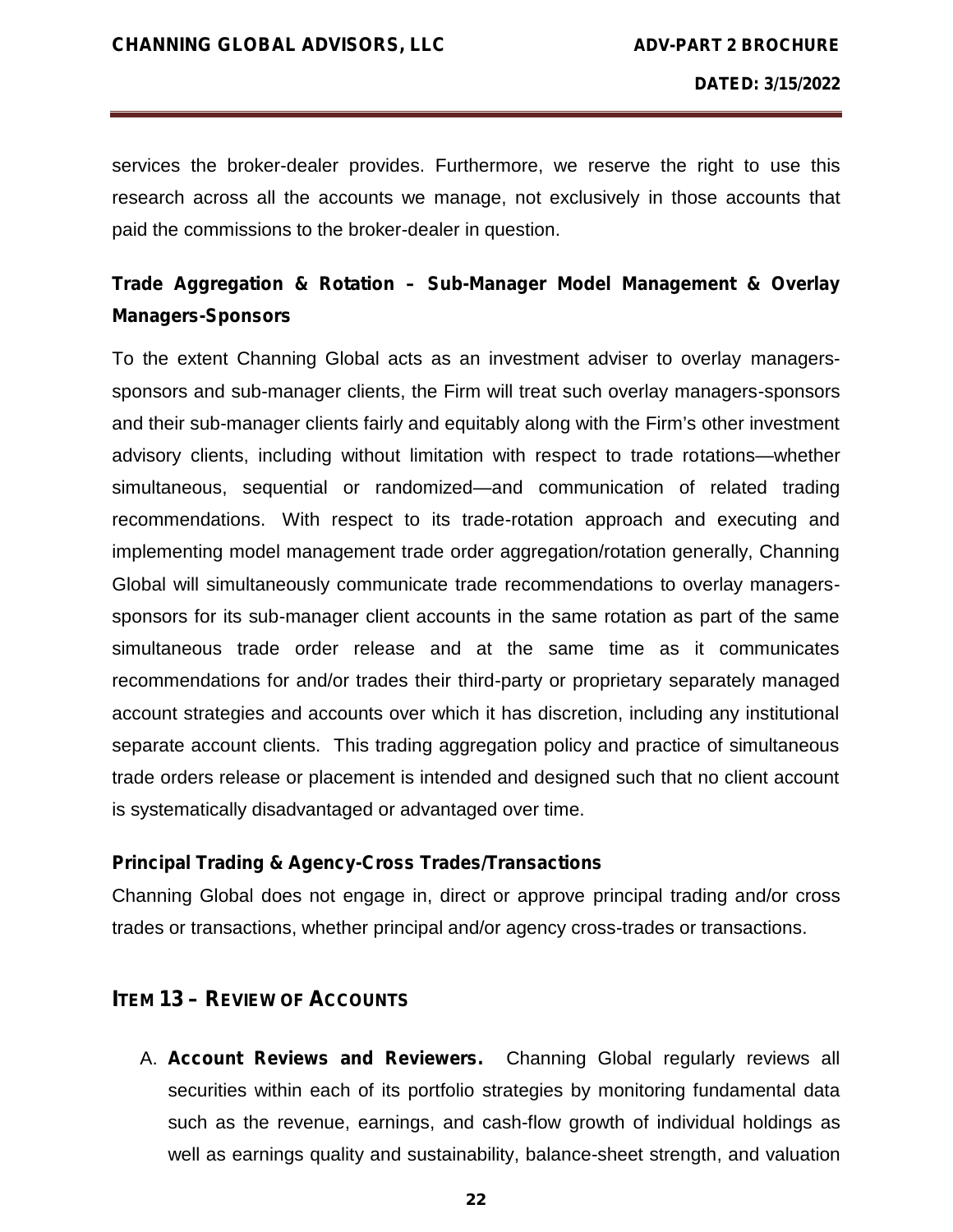characteristics. Channing Global's investment and portfolio management teams are responsible for constructing portfolios and then monitoring and implementing investment policy decisions for all client accounts. The portfolio team reviews each client's account on a regular basis or more frequently as investment and/or market conditions dictate. Furthermore, Channing Global's portfolio management and trading department in conjunction with its Compliance Department periodically review accounts for adherence to clients' investment guidelines. During regular meetings, the investment team reviews internally and externally generated research. Taking into account input from members of the investment team, the portfolio manager makes the final decision regarding which securities to purchase or sell for client portfolios.

B. **Client Reporting.** Channing Global provides each client with reports on a monthly, quarterly, and/or annual basis according to their specific requirements and requests. These reports outline the number of shares held, cost basis, market value, unrealized gains (or losses) in each security currently held in the client's portfolio, as well as the accrued dividends and the portfolio's net assets, reconciled with the record of the client's global custodian. On a quarterly basis or as requested, we also provide clients with written performance reviews and additional information such as capital gain and loss schedules.

# **ITEM 14 – CLIENT REFERRALS AND OTHER COMPENSATION Additional Compensation**

As previously stated in Item 12 above, Channing Global can enter into soft-dollar arrangements with brokerage firms that provide research and other goods or services in exchange for the commissions they obtain from executing transactions on behalf of Channing Global's clients. Channing Global in turn uses these goods and/or services to manage and maintain client portfolios as part of its investment decision-making process. Such arrangements are governed by SEC regulations and rules as amended and updated from time to time.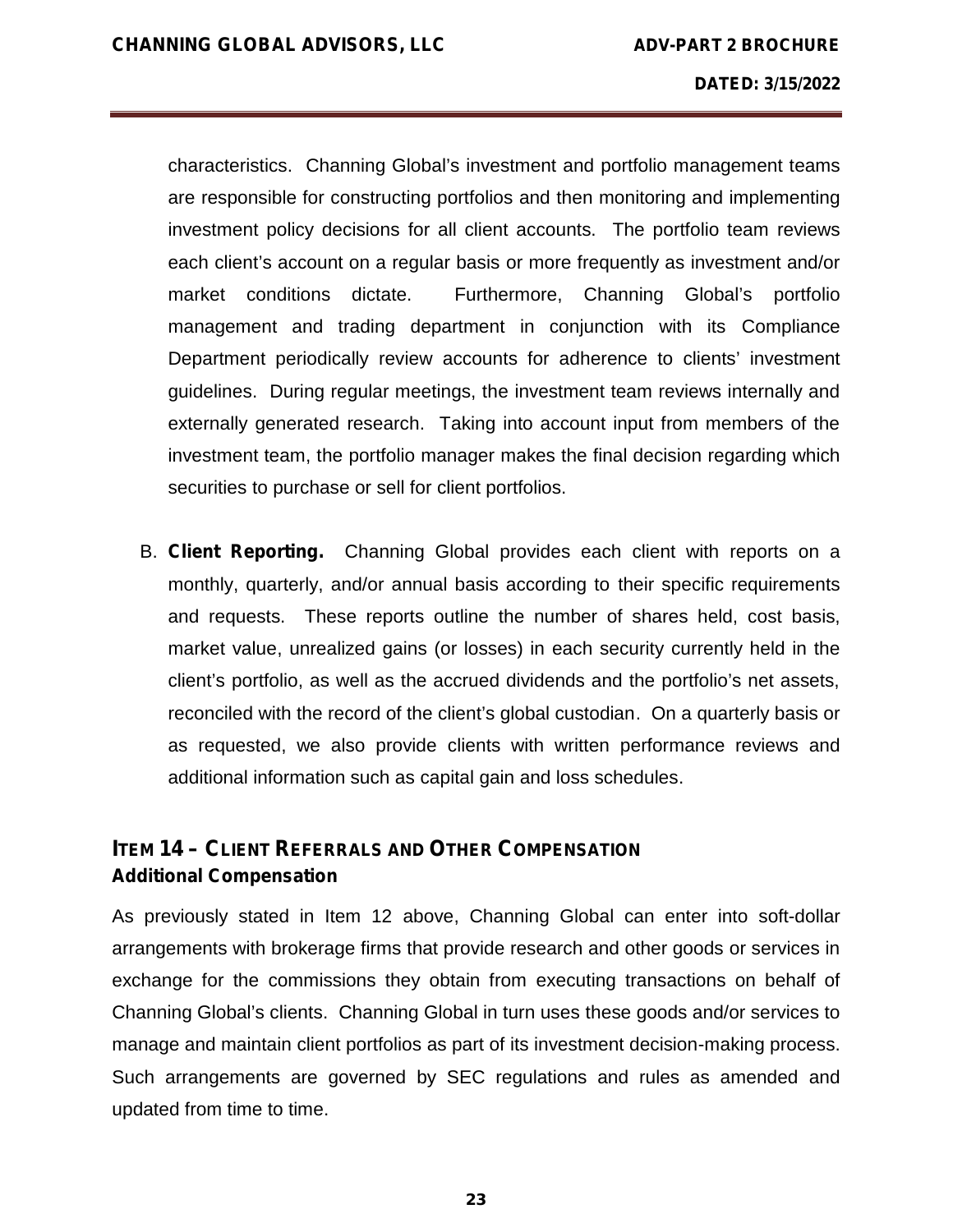#### **Participation or Interest in Client Transactions**

In the future, Channing Global can serve as sub-advisor to certain mutual funds. If so, Channing Global team members generally would be permitted to invest in these mutual funds but must then, under our Code of Ethics, report those holdings to our Compliance Department as part of their periodic personal trading and pre-clearance reports. Our Code of Ethics and Insider Trading Policies also restrict employees from sharing non public information about the funds' investments or acting in a manner that might have even the appearance of self-dealing with a client.

#### **Third-Party Referral-Solicitor Arrangements**

Any third-party referral or solicitor arrangements that Channing Global agrees to enter into will adhere to the SEC's solicitor or referral arrangement governing rules as the Firm, from time to time, enters into and maintains such referral or solicitor arrangements with third parties. Any such arrangements involving solicitor referral fees will be in compliance with applicable Advisers Act Rules including the referral/solicitor agreement and related activities. SEC governing rules specify certain standards that must be met by an investment adviser prior to the payment of referral fees directly or indirectly, for a client solicitation or referral under such third-party arrangements or agreements whereby we would pay a portion of the investment management or advisory fees received from clients to such third-party solicitor. Prospective and existing Clients will be generally informed of the amount of such solicitor or referral fees to be paid and will be provided with disclosures required pursuant to the regulations under the Advisers Act and governing SEC referral/solicitor arrangement rules. The Firm currently has one third-party solicitor referral arrangement that only operates outside of the institutional public pension or government fund or institutional public pension plan sector.

# **ITEM 15 – CUSTODY**

Channing Global has no actual custody of its institutional clients' assets. Generally, institutional clients customarily select and engage their own independent qualified custodians independent of the Firm.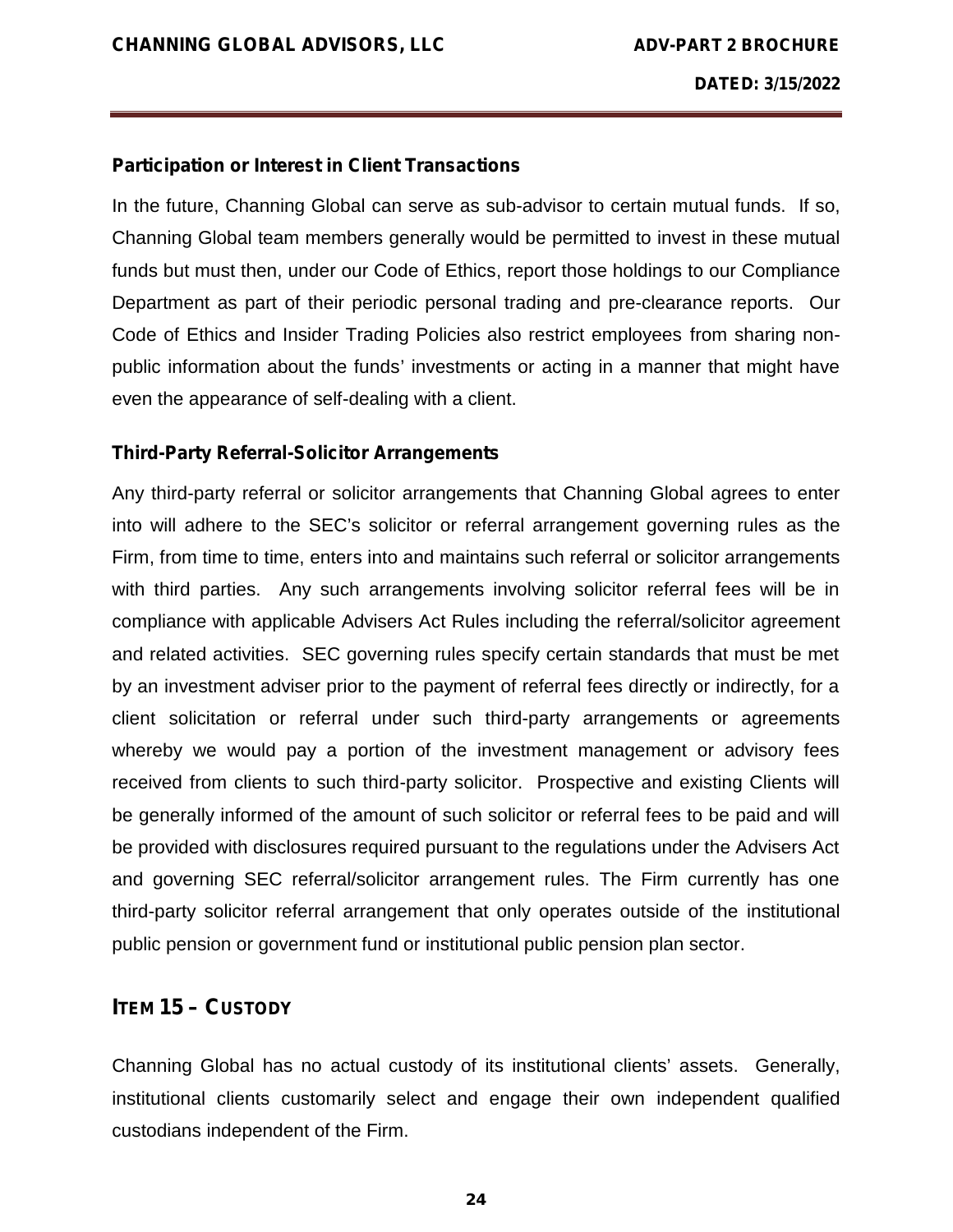Channing Global and the Institutional Fund Vehicle are deemed to have indirect or imputed custody of the affiliated institutional fund's assets under Advisers Act Custody Rule 206(4)-2. Channing Global and the Institutional Fund Vehicle observe the Custody Rules by providing fund investors with annual audited financial statements within 120 days of the fiscal year-end of such institutional vehicle.

# **ITEM 16 – INVESTMENT DISCRETION**

Channing Global generally receives and accepts discretionary authority from its institutional clients at the outset of an advisory relationship, pursuant to a governing investment management agreement to manage such clients' assets. In all cases, Channing Global endeavors to exercise this investment discretion—particularly as it relates to purchasing or selling securities for any portfolio—in a manner consistent with the client's written investment objectives, guidelines, and/or restrictions. Clients must communicate any changes or updates to their particular investment parameters in writing to Channing Global. For additional related information, please refer to Item 12 above.

# **ITEM 17 – VOTING CLIENT SECURITIES/PROXY VOTING**

# **Proxy Handling & Voting Summary**

As a fiduciary, Channing Global must consider what we believe to be the best interests of our clients when voting proxies of the companies in which they invest through Channing Global. We recognize that proxies are an asset of our clients and that we therefore should treat them with the same care, diligence, and loyalty as any other asset. Thus, it is our policy to generally vote proxies in a way that we believe will cause the value of the client's investment to increase the most or decline the least. It is also Channing Global's policy to fully comply with ERISA requirements regarding proxy voting.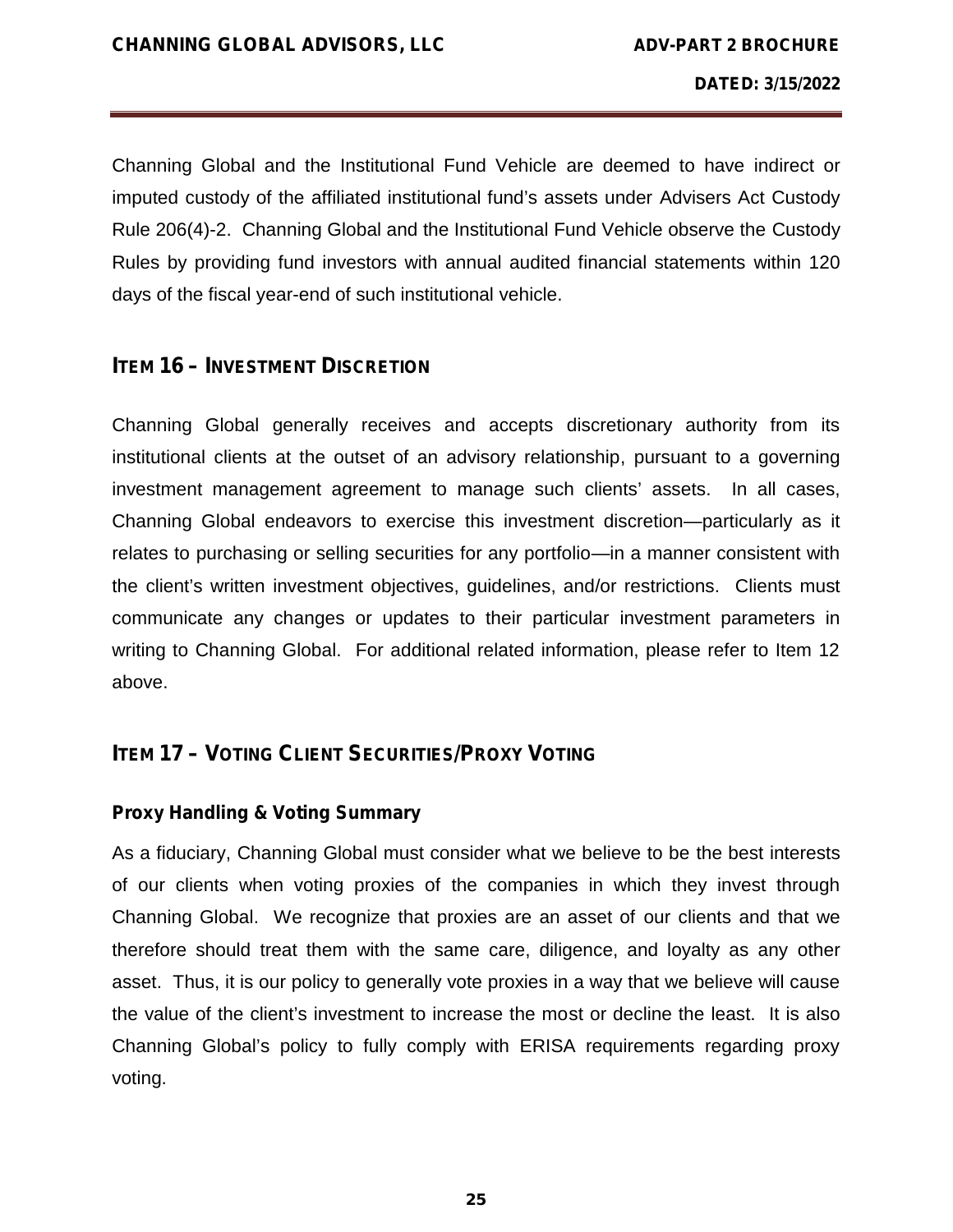In seeking to arrive at the optimal vote for a proxy, we try to assess both the short- and long-term implications of the proposal in question. To that end, Channing Global has retained a third-party independent proxy voting firm, Institutional Shareholders Services, Inc. ("ISS"), to help ensure that we vote in the best interests of our clients even if a material conflict of interest arises. ISS analyzes the issues at hand in each proxy vote and then informs Channing Global of its recommendation. Channing Global customarily follows such advice, except in certain limited exceptions (which require a documented rationale). Furthermore, Channing Global's proxy review team periodically evaluates the votes that Channing Global has made on behalf of its clients. Should a client wish to retain responsibility for proxy voting or to assign that responsibility to a different investment manager, the client must specify so in either the Client's IMA with Channing Global. Copies of Channing Global's proxy voting policy and procedures as well as information regarding proxies it has voted are available to clients upon request. To obtain a copy, please direct any written or electronic client requests as follows:

Channing Global Advisors, LLC Attn: Operations – Proxy Administrator dlemanski@channingglobal.com clientservice@channingglobal.com 10 South LaSalle St., Suite 2401 Chicago IL 60603

#### **ITEM 18 – CERTAIN FINANCIAL INFORMATION**

Based on its majority-ownership as a corporate subsidiary of Channing Capital, Channing Global's financial statements are consolidated with those of the parent company, Channing Capital, as per governing accounting rules and standards. Channing Global believes it has no adverse or precarious financial condition that may impair the Firm's ability to meet contractual commitments to its investment management and advisory clients based on these consolidated financial resources and the operational and infrastructure support it receives from Channing Capital. Specifically, in addition to providing financial support resources upon which the subsidiary company relies, Channing Global's parent company also provides human resource management, information technology, financial accounting, legal and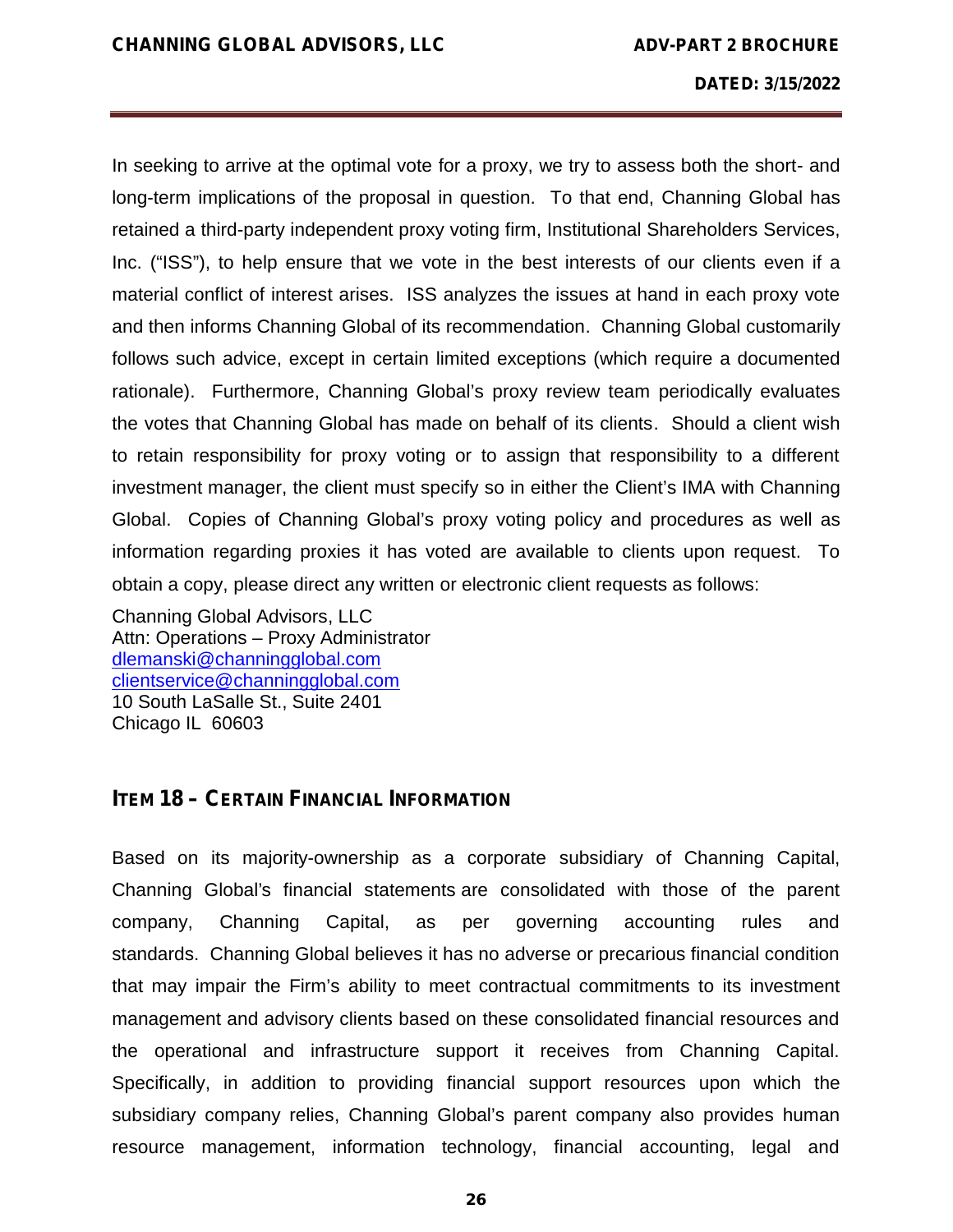compliance, and business development support through shared support systems and a shared-services platform.

Channing Global also believes it is not subject to any financial condition or funding support constraints that may impair its ability to meet its contractual and fiduciary commitments to clients under investment management agreements or adversely affect its rendering of discretionary investment management services to its client accounts. Channing Global's parent company, Channing Capital, provides it with working operating capital financial support, as needed, over the course of any given fiscal year and upon which Channing Global is reliant. Consequently, through the financial support provided by its parent, Channing Global is therefore adequately capitalized (as consolidated with the parent entity). Channing Global does not foresee nor anticipate any financial conditions that may impair its fulfillment of institutional client obligations or its contractual commitments to advisory clients at this time. Additionally, Channing Global is not in a distressed financial position and has not been the subject of a bankruptcy petition or proceeding at any time since its formation and launch.

#### **ITEM 19 – MISCELLANEOUS ITEMS**

#### **PRIVACY POLICY SUMMARY**

The SEC adopted Regulation S-P, a comprehensive set of rules intended to implement privacy requirements aimed at preventing financial institutions from disclosing various types of non-public personal information gathered from individual clients to certain unaffiliated entities. Requisite privacy policy notices pursuant to applicable regulations/rules will be provided only as/after the Firm enters into new advisory agreements and accepts new clients who are individual or natural persons which the Firm is not currently marketing or offering its services to with its current institutional-only primary focus.

#### **COMPLIANCE PROGRAM & CONTROLS SUMMARY**

In compliance with Rule 206(4)-7 of the Advisers Act, Channing Global has designated a Chief Compliance Officer; adheres to policies and procedures reasonably designed to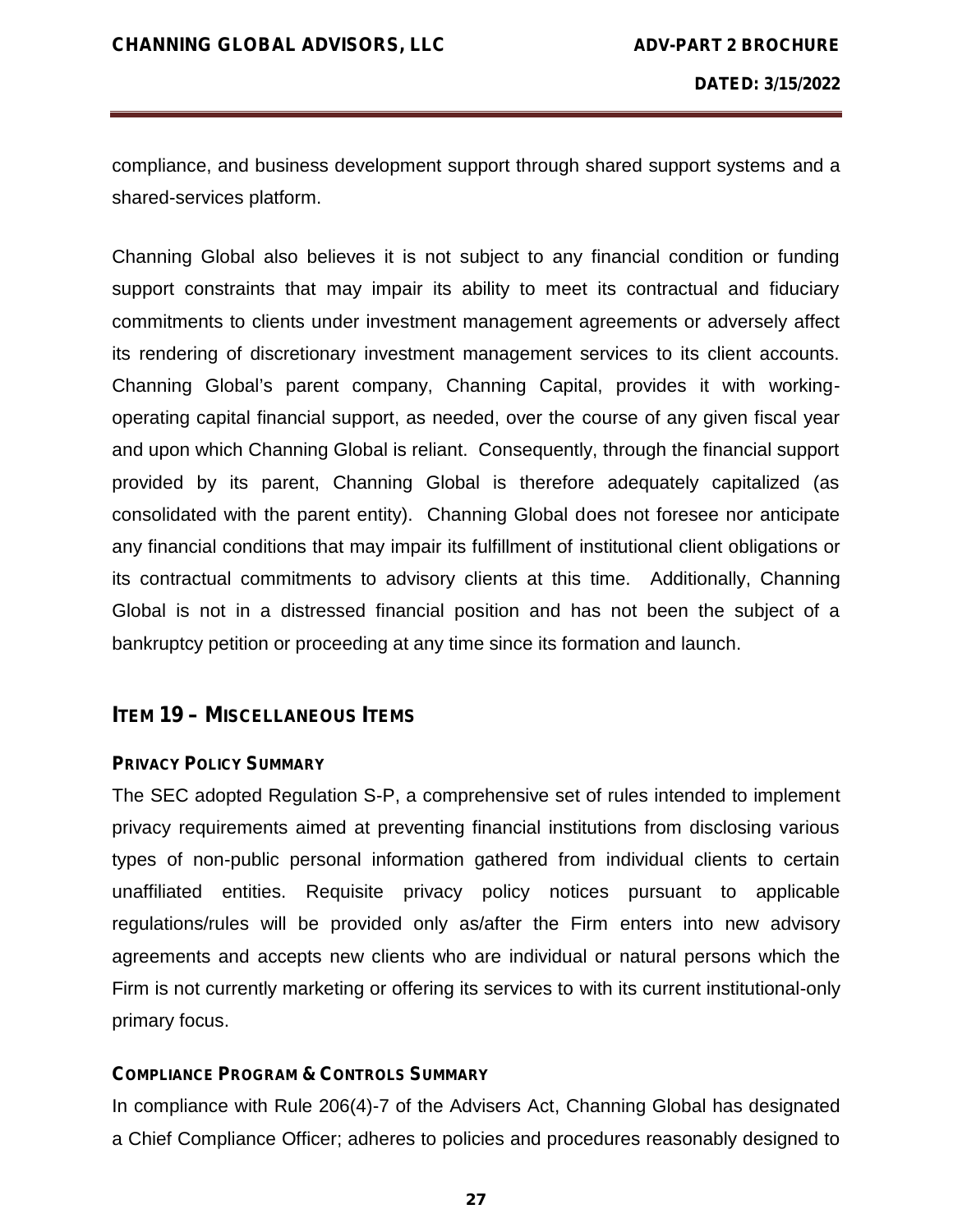prevent violations of federal securities laws; and will review such policies and procedures for adequacy and effectiveness at least annually. A summary of Channing Global's compliance program and key policies/procedures is available upon request.

#### **GENERAL EDUCATION AND BUSINESS STANDARDS SUMMARY**

Channing Global requires that all personnel involved in providing investment advice and portfolio management services to clients have a combination of prior business experience and formal academic training consistent with and/or exceeding those of industry peers. The personnel currently employed by Channing Global as part of its portfolio management group have an average of 27 years of experience in the investment industry and have received undergraduate degrees from accredited four year colleges or universities. The investment team members of Channing Global generally hold professional certifications and advanced degrees, including the Chartered Financial Analyst ("CFA") designation issued by the CFA Institute (formerly known as the Association for Investment Management and Research, or "AIMR") and/or graduate degrees, including MBAs from accredited academic institutions.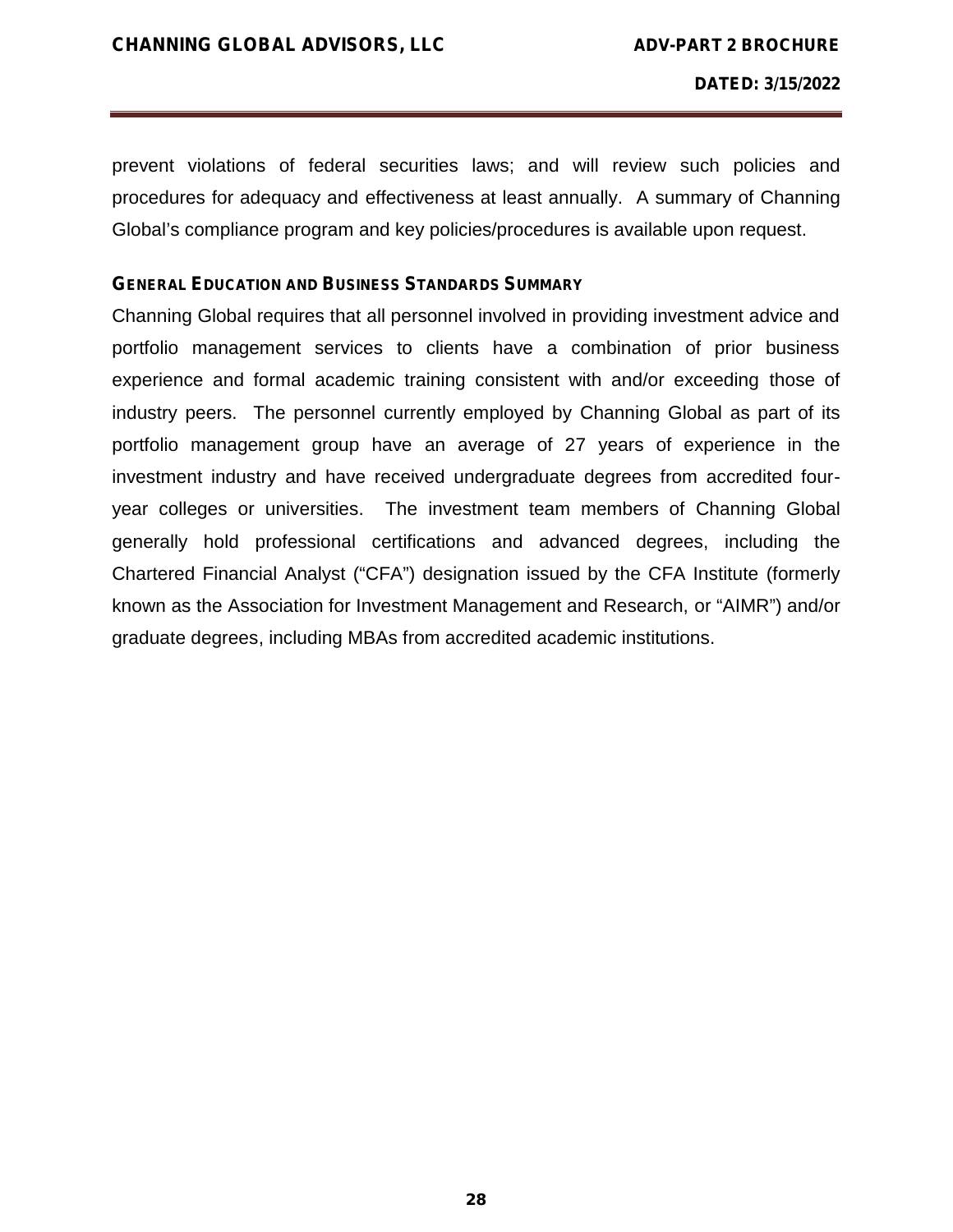# **ADV-PART 2 / PART 2B BROCHURE SUPPLEMENT (COMBINED)**

### **EDUCATIONAL AND BUSINESS BACKGROUND INFORMATION REGARDING KEY PRINCIPALS AND PORTFOLIO MANAGEMENT GROUP**

Joséphine Jiménez, CFA Ronald Holt, CFA Gustavo Galindo, PhD, CFA

# **CHANNING GLOBAL ADVISORS, LLC**

**This Brochure Supplement provides information about our Firm's principals and portfolio management group and supplements our Firm's Disclosure Brochure (above).**

**Additional information about the** *supervised person(s)* **listed above may be available on the SEC's website at www.adviserinfo.sec.gov.**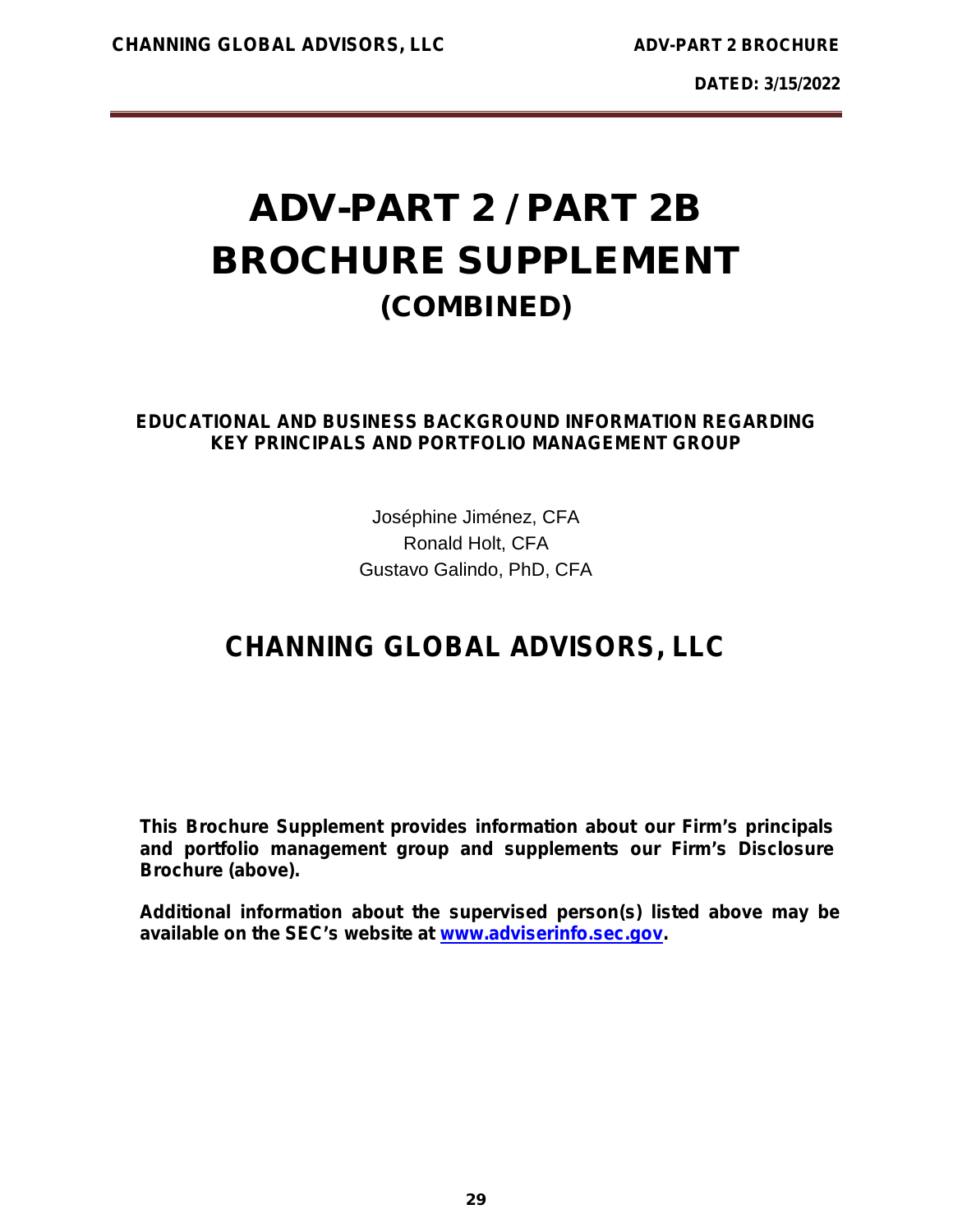# **JOSÉPHINE JIMÉNEZ, CFA**

#### **ITEM 2- EDUCATIONAL BACKGROUND AND BUSINESS EXPERIENCE**

#### **Joséphine Jiménez, CFA** *Managing Director, Chief Investment Officer & Portfolio Manager – Emerging Markets Strategies*

Ms. Jiménez serves as Managing Director, Chief Investment Officer & Portfolio Manager – Emerging Markets Strategies for Channing Global and has over 25 years of investment experience in emerging markets. She founded Victoria 1522 Investments and served as its CEO, Chief Investment Officer, and portfolio manager. Prior to that, she founded the emerging markets business at Montgomery Asset Management, where she served as Managing Director and senior portfolio manager of emerging markets investments for 12 years, until the firm was sold to Wells Capital Management. She led the Emerging Markets and International divisions at Wells after that transaction. Josephine started her emerging markets career in 1988 as an analyst and portfolio manager at Emerging Markets Management, one of America's pioneers in emerging markets investing. There, she assisted in opening the stock markets of Brazil and Chile to foreign investors.

Ms. Jiménez holds a Master of Science in Management from the Massachusetts Institute of Technology and a Bachelor of Science in Finance from New York University. She served on the MIT Corporation, her alma mater's Board of Trustees for five years (1996- 2001), and helped oversee the endowment fund for two years during that time as a member of MIT's Investment Committee. She is a CFA charterholder and member of the CFA Institute.

**ITEM 3- DISCIPLINARY INFORMATION** None

**ITEM 4- OTHER BUSINESS ACTIVITIES**

None

**ITEM 5- ADDITIONAL COMPENSATION** None

#### **ITEM 6 - SUPERVISION**

Ms. Jiménez supervises and oversees the Firm and its staff; and Ms. Jiménez serves as Managing Director, Chief Investment Officer & Portfolio Manager – Emerging Markets. As Managing Director, she generally oversees the Firm, its operations, and its staff, and as Chief Investment Officer and Portfolio Manager, supervises the members of her portfolio management investment team while generally overseeing the Firm's overall portfolio management department. Also the Firm adheres to a compliance program, code of ethics, and related supervisory and compliance controls that govern all officers and staff, subject to the general oversight of the Firm's Compliance Department. Each officer and staff confirms in writing that he or she has received and agrees to abide by Channing Global's code of ethics, compliance and governance standards. As Managing Director, Ms. Jiménez can be contacted at 305-517- 5107 regarding any general firm governance and supervision matters.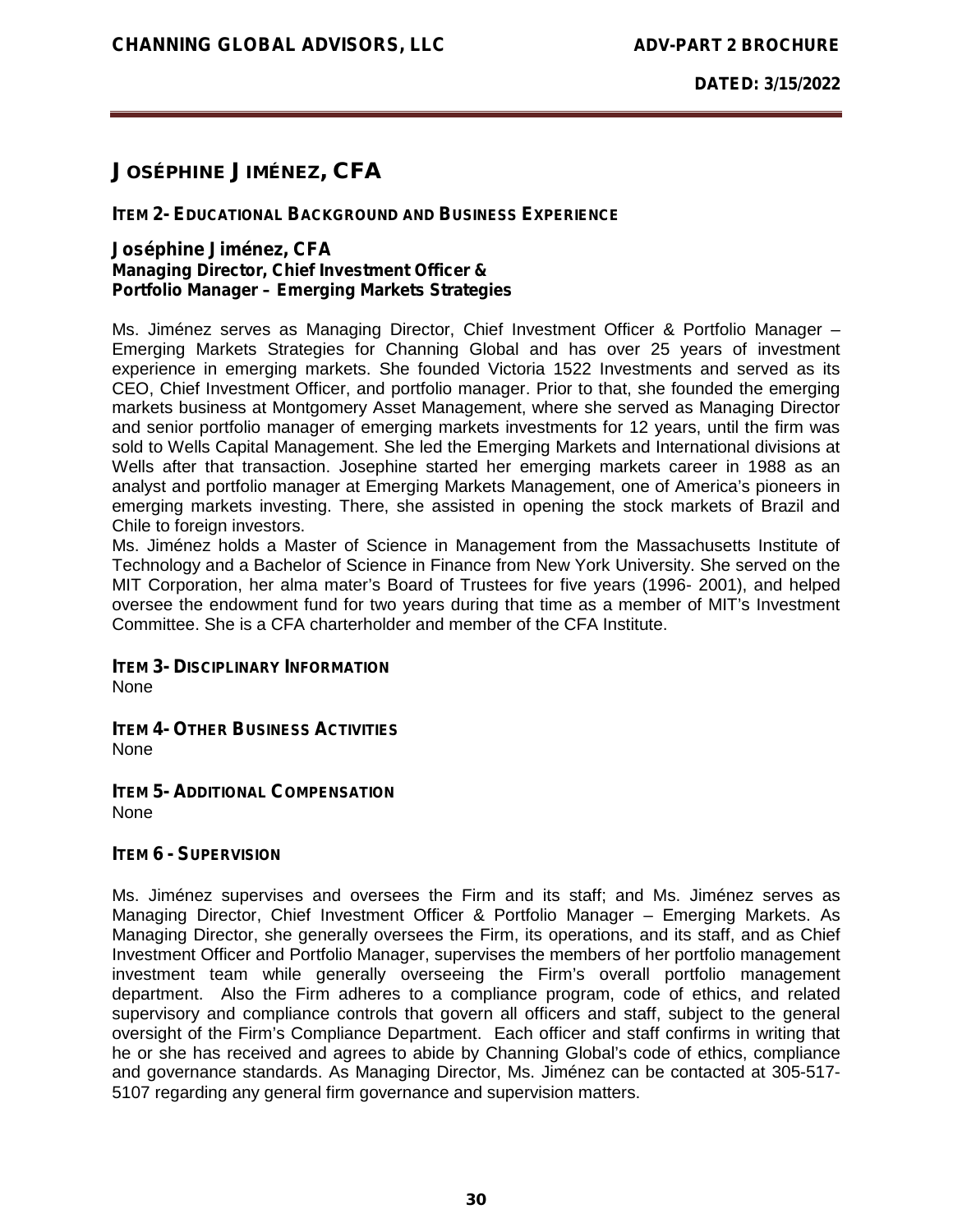# **RONALD HOLT, CFA**

#### **ITEM 2- EDUCATIONAL BACKGROUND AND BUSINESS EXPERIENCE**

#### **Ronald Holt, CFA** *Portfolio Manager – Global & International Strategies*

Mr. Holt has more than 20 years of experience in the investment industry as an executive, portfolio manager, and investment analyst and serves as Portfolio Manager – Global & International Strategies for Channing Global. Most recently, he was President/CEO and Chief Investment Officer at PREMIS Capital Partners. He began his investment career at Merrill Lynch in 1991 where he spent six years in various capacities related to research and marketing and then joined Hansberger Global Investors, Inc. ("HGI") in 1997 as a research analyst with the Value Team with research coverage responsibilities for several global industries and regions. In September 2004, he was named President of HGI and the Director of Research (Value Team). In March of 2007, Ron was named Chief Executive Officer and President of HGI, and Co-Chief Investment Officer – Value Team ("CIO"), and in 2012 was named the sole CIO of the Value Team. In his role as CIO of the Value Team, Ron was responsible for the oversight and implementation of the Value, Emerging Markets, Focused Global Value and Focused International Value Teams' investment philosophy and process, and managed client accounts in the International Value, International Core, and Emerging Markets equity styles. He also served on HGI's and its parent company's Boards of Directors, and served as Chair of HGI's Executive Management, Management, and Ethics Committees.

Mr. Holt earned a B.A. Degree in Economics from Columbia University in 1991, and an MBA in Finance from New York University in 1996. He is a CFA charterholder and member of the CFA **Institute** 

**ITEM 3- DISCIPLINARY INFORMATION** None

**ITEM 4- OTHER BUSINESS ACTIVITIES** None

**ITEM 5- ADDITIONAL COMPENSATION** None

#### **ITEM 6 - SUPERVISION**

Mr. Holt serves as a Portfolio Manager – Global & International and is subject to the general supervision and oversight of the Firm Managing Director. Also the Firm adheres to a compliance program, code of ethics, and related supervisory and compliance controls that govern all officers and staff, subject to the general oversight of the Firm's Compliance Department. Each officer and staff confirms in writing that he or she has received and agrees to abide by Channing Global's code of ethics, compliance and governance standards. As Managing Director, Ms. Jiménez can be contacted at 305-517-5107 regarding any general firm governance and supervision matters.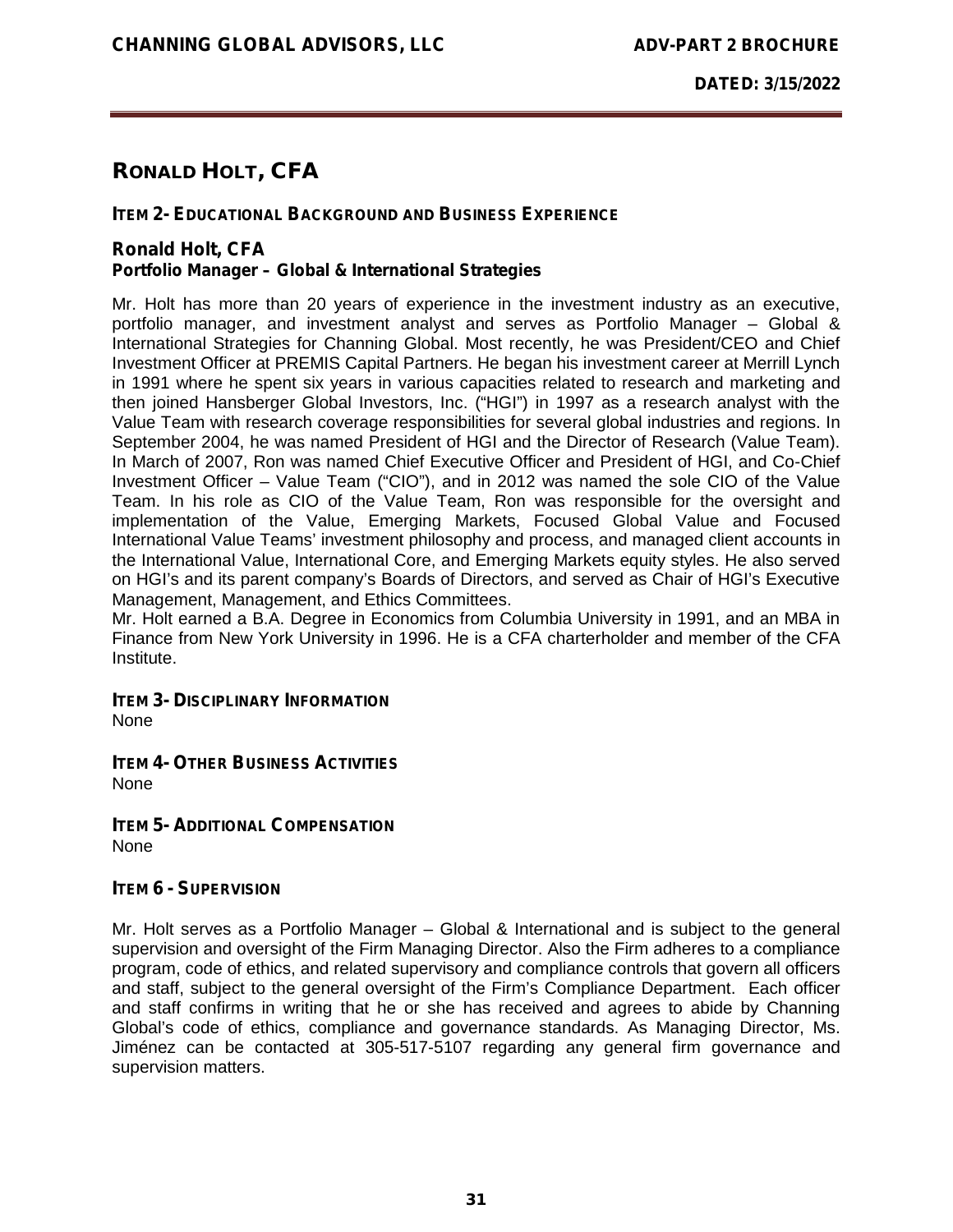# **GUSTAVO GALINDO, PHD, CFA**

#### **ITEM 2- EDUCATIONAL BACKGROUND AND BUSINESS EXPERIENCE**

#### **Gustavo Galindo, PhD, CFA** *Portfolio Manager*

Mr. Galindo brings over 15 years of investment management experience to Channing Global. Previously, he was a senior portfolio manager of emerging markets at Russell Investments, responsible for manager selection, country allocation, and risk oversight. He joined Russell in 2003, initially as a research analyst of emerging markets. At Channing Global, Mr. Galindo works closely with Josephine Jimenez on investment research and portfolio strategy.

Mr. Galindo holds a PhD in Economics from Fordham University, a Master of Business Administration from Yale University, and a Bachelor of Arts in Economics from Universidad Panamericana. He is a CFA charterholder and member of the CFA Institute.

#### **ITEM 3- DISCIPLINARY INFORMATION**

None

**ITEM 4- OTHER BUSINESS ACTIVITIES** None

**ITEM 5- ADDITIONAL COMPENSATION** None

#### **ITEM 6 - SUPERVISION**

Mr. Galindo serves as a Portfolio Manager and is subject to the general supervision and oversight of the Firm Managing Director. Also the Firm adheres to a compliance program, code of ethics, and related supervisory and compliance controls that govern all officers and staff, subject to the general oversight of the Firm's Compliance Department. Each officer and staff confirms in writing that he or she has received and agrees to abide by Channing Global's code of ethics, compliance and governance standards. As Managing Director, Ms. Jiménez can be contacted at 305-517-5107 regarding any general firm governance and supervision matters.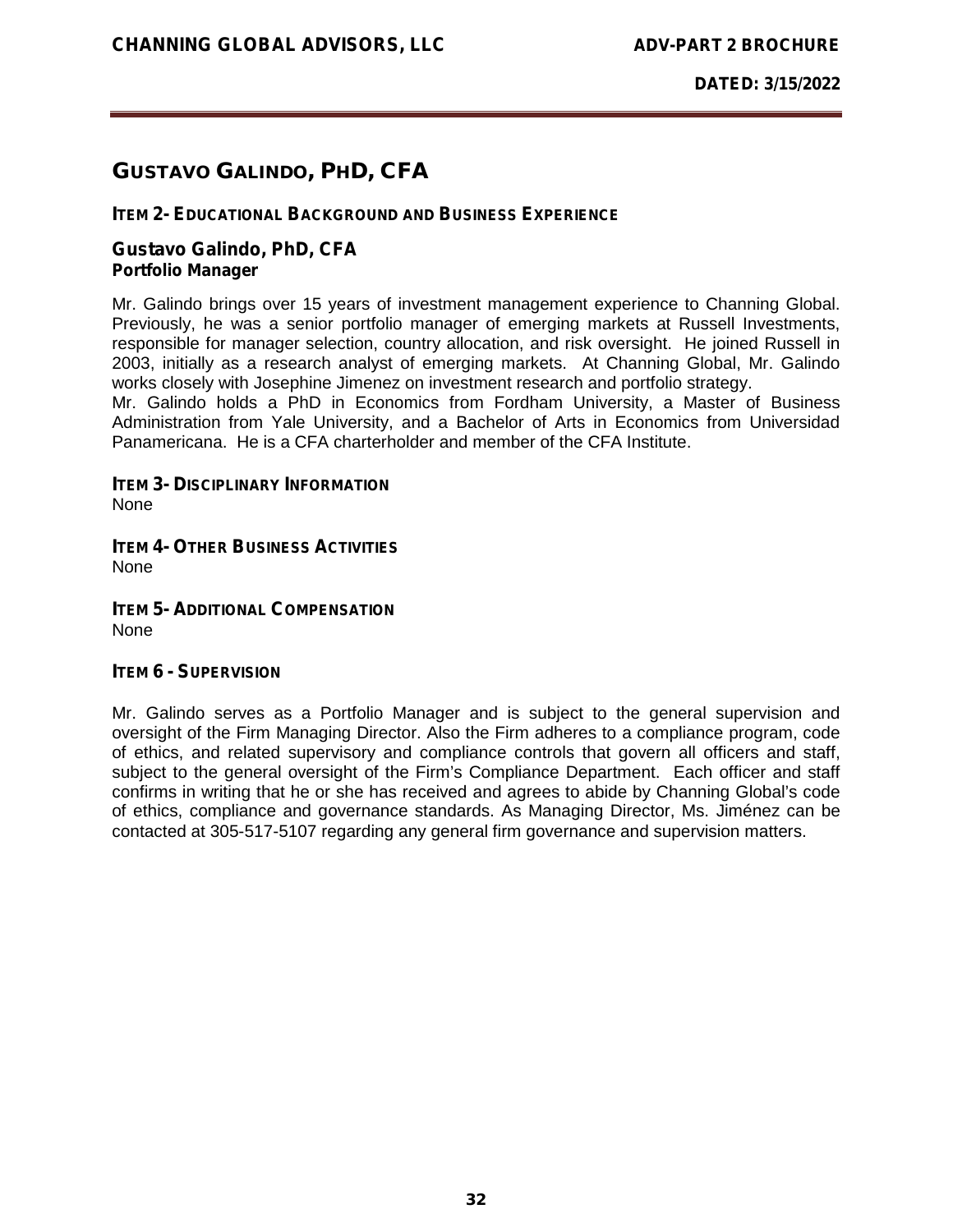# **CHANNING GLOBAL ADVISORS, LLC**

# **CONFIDENTIALITY/PRIVACY POLICY (SUPPLEMENT)**

#### **CONFIDENTIALITY**

It is the policy of Channing Global Advisors, LLC ("Channing Global" or "Firm") that Client information must be kept confidential at all times by the Firm and its Staff. All client account and client-related information and data is governed by the Firm's confidentiality obligation and duty as covered by the governing client investment management agreement or advisory services agreement.

Disclosure of information shall only be to support the delivery of services for the client account (e.g., disclosure of required details to unaffiliated third parties and other vendors; adequate information provided to support the activities of an independent contract consultant).

#### **PRESERVATION OF CONFIDENTIAL INFORMATION: PRIVACY**

In the conduct of its business, the Firm collects nonpublic information about its clients that is provided by its clients, or obtained with its clients' authorization. It is the Firm's policy not to disclose such nonpublic information, except as required or permitted by law. Permitted disclosures will include, for example, the provision of information to employees and unaffiliated third parties who need to have such information in order to assist the Firm in providing services to its clients.

The Firm is aware of Regulation S-P governing the privacy of "consumer financial information" (the "Privacy Rule"). The Privacy Rule governs the treatment of nonpublic personal information about retail or individual clients who obtain financial products or services primarily for personal, family or household purposes.

If there are any questions or issues relating to this Policy, Firm Staff should confer with Compliance and/or Firm Management.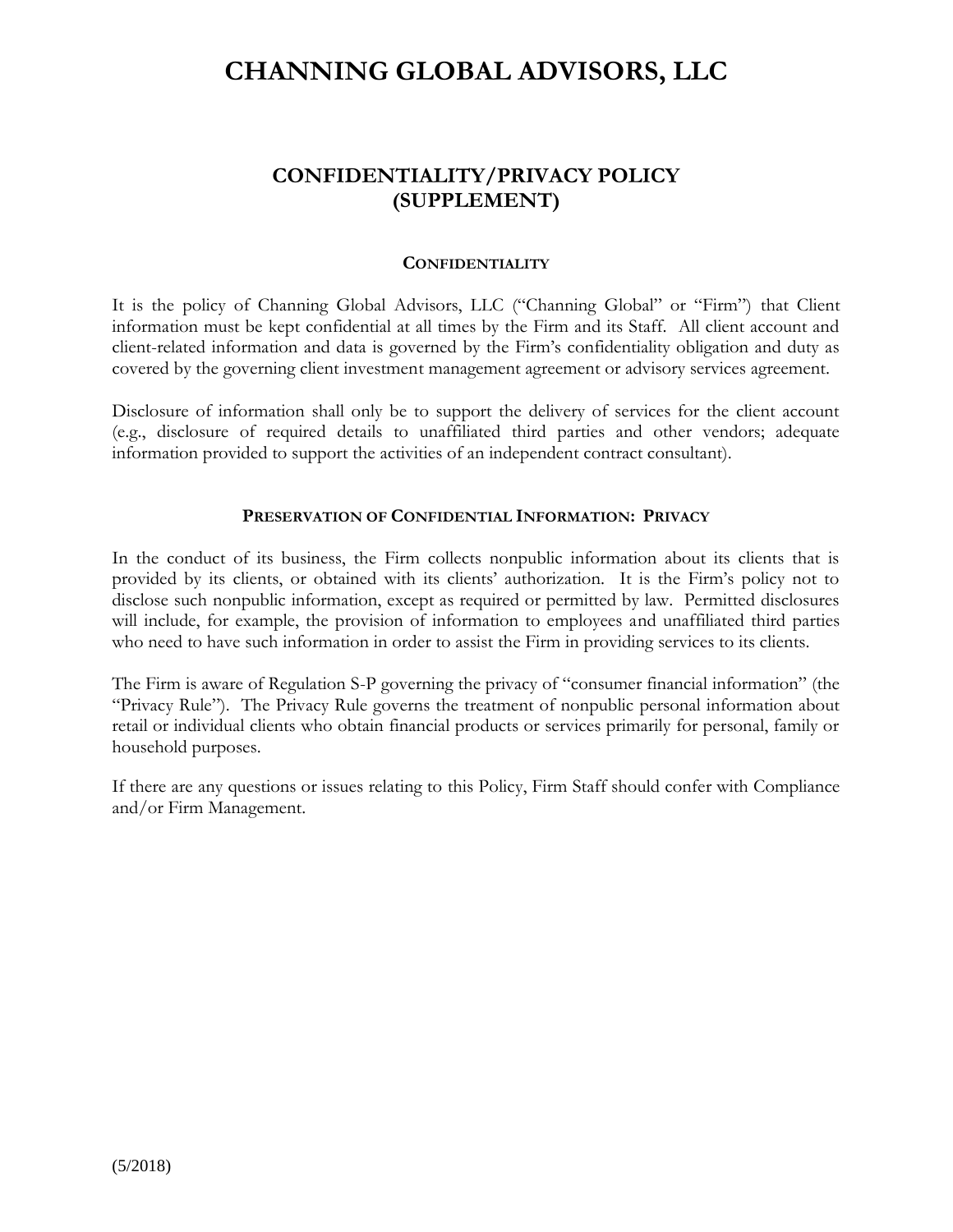#### $FACTS$ **DO WITH YOUR PERSONAL INFORMATION?**  Why? **Financial companies choose how they share your personal information. Federal law gives** consumers the right to limit some but not all sharing. Federal law also requires us to tell you how we collect, share, and protect your personal information. Please read this notice carefully to understand what we do. What? The types of personal information we collect and share depend on the product or service you have with us. This information can include: **BED Social Security number and Income** ■ Assets **Investment Accounts and Account Balances** How? All financial companies need to share Client's personal information to run their everyday business. In the section below, we list the reasons financial companies can share their personal information; the reasons Client's Channing Global chooses to share; and whether you can limit this sharing. **Reasons we can share your personal information Can you limit this sharing? For our everyday business purposes**  such as to process your transactions, maintain your account(s), respond to court orders and legal investigations, or report to credit bureaus **For our marketing purposes**  to offer our products and services to you For joint marketing with other financial companies **For our affiliates' everyday business purposes**  information about your transactions and experiences **For our affiliates' everyday business purposes**  information about your creditworthiness **For nonaffiliates to market to you To limit**  ! Call —our menu will prompt you through your choice(s) **or**  and Net Worth All financial companies need to share Client's YES YES YES YES NO N/A NO N/A NO N/A NO N/A **WHAT DOES CHANNING GLOBAL ADVISORS, LLC Information sharing ?** Call 205-004-5345

| <b>TO HIMIL</b>   | ് <sup>all</sup> 305-901-5315<br>- - our menu will prompt you unough your choice(s) or                                                                                                                                   |  |  |
|-------------------|--------------------------------------------------------------------------------------------------------------------------------------------------------------------------------------------------------------------------|--|--|
| our sharing       | Contact us by fax at $305-901-5316$ or by email.<br>Please note:                                                                                                                                                         |  |  |
|                   |                                                                                                                                                                                                                          |  |  |
|                   | If you are a new customer, we can begin sharing your information 5 days from the date we<br>sent this notice. When you are no longer our customer, we continue to share your information as<br>described in this notice. |  |  |
|                   | However, you can contact us in writing at any time to limit our sharing.                                                                                                                                                 |  |  |
| <b>Questions?</b> | Call 305-901-5315 or go to                                                                                                                                                                                               |  |  |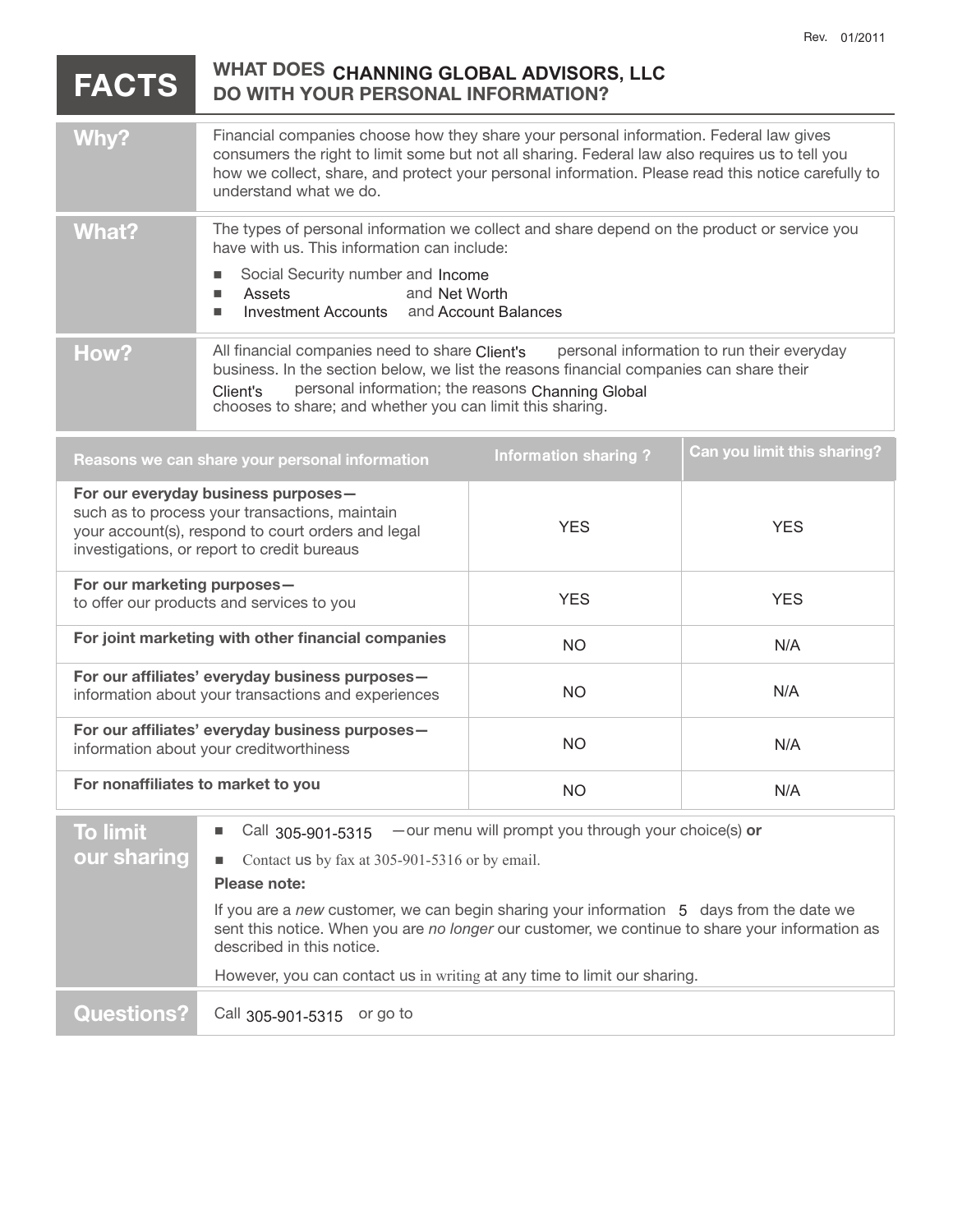| Who we are                                                                               |                                                                                                                                                                                                                    |  |  |
|------------------------------------------------------------------------------------------|--------------------------------------------------------------------------------------------------------------------------------------------------------------------------------------------------------------------|--|--|
| Who is providing this notice?                                                            | CHANNING GLOBAL ADVISORS, LLC                                                                                                                                                                                      |  |  |
| What we do                                                                               |                                                                                                                                                                                                                    |  |  |
| How does the Firm<br>protect my personal information?                                    | To protect your personal information from unauthorized access<br>and use, we use security measures that comply with federal law.<br>These measures include computer safeguards and secured files<br>and buildings. |  |  |
| How does the Firm<br>collect my personal information?                                    | We collect your personal information, for example, when you                                                                                                                                                        |  |  |
|                                                                                          | or<br>open an account<br>or<br>■                                                                                                                                                                                   |  |  |
| Why can't I limit all sharing?                                                           | Federal law gives you the right to limit only                                                                                                                                                                      |  |  |
|                                                                                          | sharing for affiliates' everyday business purposes-information<br>about your creditworthiness<br>affiliates from using your information to market to you<br>п<br>sharing for nonaffiliates to market to you<br>ш   |  |  |
|                                                                                          | State laws and individual companies may give you additional rights to<br>limit sharing.                                                                                                                            |  |  |
| What happens when I limit sharing<br>for an account I hold jointly with<br>someone else? | Your choices will apply to everyone on your account-unless you tell us<br>otherwise.                                                                                                                               |  |  |
| <b>Definitions</b>                                                                       |                                                                                                                                                                                                                    |  |  |
| <b>Affiliates</b>                                                                        | Companies related by common ownership or control. They can be<br>financial and nonfinancial companies.                                                                                                             |  |  |
|                                                                                          | <b>Channing Capital Management, LLC</b>                                                                                                                                                                            |  |  |
| <b>Nonaffiliates</b>                                                                     | Companies not related by common ownership or control. They can be<br>financial and nonfinancial companies.                                                                                                         |  |  |
|                                                                                          | <b>Brokerages and Account Custodians</b><br>■                                                                                                                                                                      |  |  |
| Joint marketing                                                                          | A formal agreement between nonaffiliated financial companies that<br>together market financial products or services to you.<br><b>NONE</b><br>П                                                                    |  |  |
| <b>Other important information</b>                                                       |                                                                                                                                                                                                                    |  |  |
|                                                                                          |                                                                                                                                                                                                                    |  |  |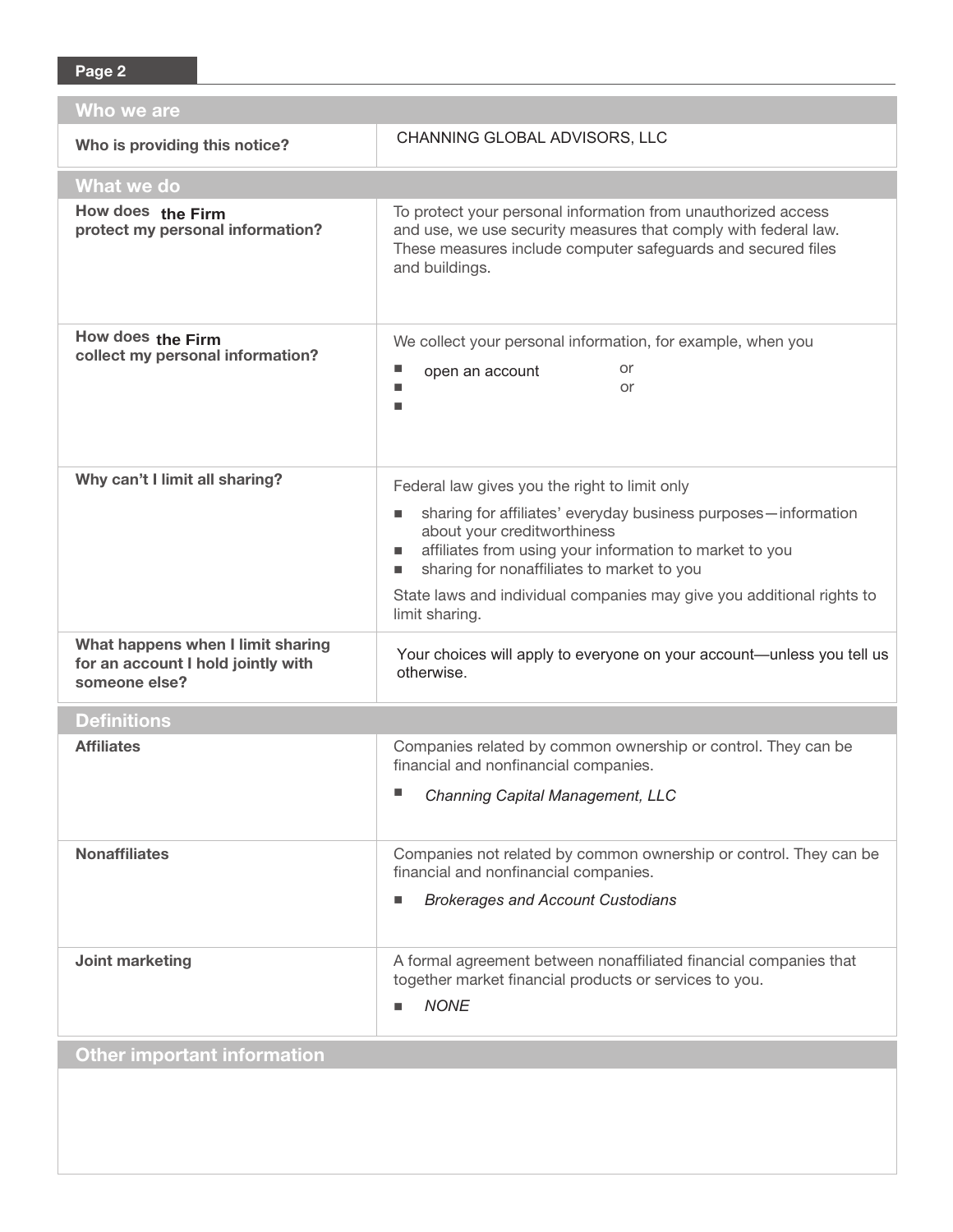# **CHANNING GLOBAL ADVISORS LLC**

# **CHANNING GLOBAL ADVISORS, LLC Proxy Voting Policy & Procedures**

CHANNING GLOBAL ADVISORS, LLC ("CHANNING GLOBAL") has a fiduciary obligation to, at all times, weigh and serve the best interest of its advisory clients as the sole consideration when voting proxies of portfolio companies. As part of its investment management services provided to clients and pursuant to SEC rule, CHANNING GLOBAL has adopted this proxy voting policy and related procedures. The Proxy Voting Policy and Procedures are designed to ensure that CHANNING GLOBAL votes client proxies in the best interest of its clients and outline how any proxies received on behalf of its clients will be handled.

CHANNING GLOBAL has retained third-party proxy firm ISS Institutional Shareholders Services, Inc. ("ISS") for proxy advisory and voting services and support. Regardless of material conflict (if any), CHANNING GLOBAL through its reliance on independent third-party ISS will, at all times, vote in the best interest of its client. ISS will generally analyze the voting issues and make a proxy vote recommendation. CHANNING GLOBAL customarily follows such recommendation, subject to certain limited exceptions (requiring a documented rationale), and the proxy is voted in accordance with ISS's guidelines or recommendations, which have been reviewed by CHANNING GLOBAL staff. CHANNING GLOBAL considers its fiduciary responsibility to all clients when addressing proxy issues, and retains its fiduciary manager discretion to override ISS's guidelines or recommendations in its voting of proxies. CHANNING GLOBAL staff will meet or conference periodically, as necessary, to review ISS guideline amendments or updates, if any, as well as any unusual issues that may arise in handling or voting proxies. Proxy issues receive consideration based on all relevant facts and circumstances.

Proxy Authority & Client Delegation. Some accounts for which CHANNING GLOBAL is investment manager may wish to retain responsibility for proxy voting or to assign that responsibility to a different investment manager. Such accounts must either provide CHANNING GLOBAL with a plan document that expressly precludes CHANNING GLOBAL from voting proxies or include in the investment manager contract that CHANNING GLOBAL will not vote their proxies. In the absence of such documentation, CHANNING GLOBAL undertakes the obligation to vote on behalf of the accounts it manages, and will do so supported by ISS's services.

Proxy Review Group (PRG). CHANNING GLOBAL has designated the PRG (which includes the portfolio managers) to assist and support the portfolio managers in reviewing, handling and voting proxies. CHANNING GLOBAL staff has reviewed ISS's general/standard proxy voting guidelines and CHANNING GLOBAL's portfolio manager will generally instruct ISS to vote on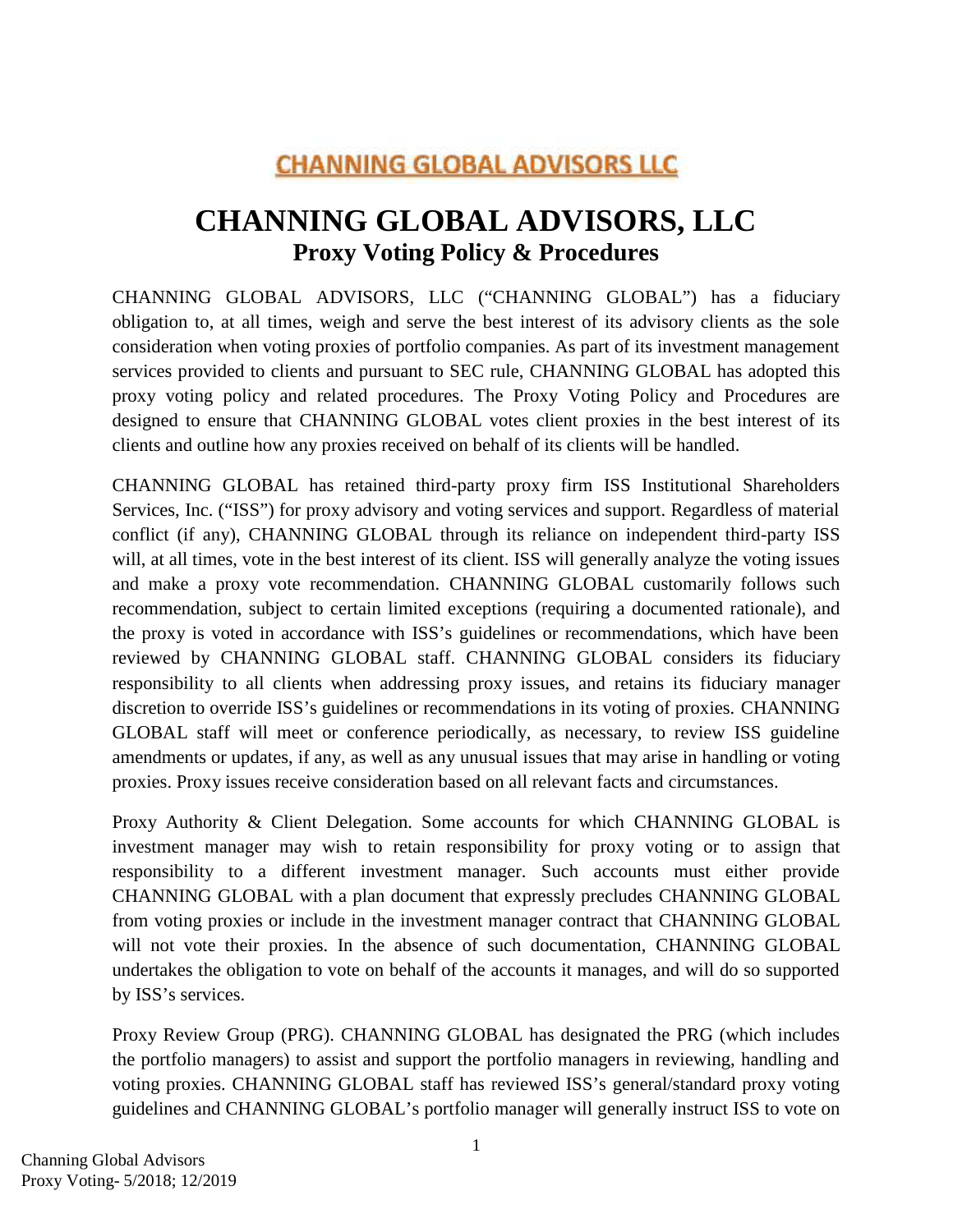CHANNING GLOBAL's behalf in accordance with those guidelines for CHANNING GLOBAL's clients, subject to consistency with any specific client-provided guidelines or restrictions regarding the stock of a particular issuer or company. CHANNING GLOBAL retains its fiduciary manager discretion to override or deviate from ISS's guidelines or recommendations in its voting of proxies in the best interests of its clients.

Proxy Procedures. CHANNING GLOBAL provides ISS with the list of accounts and their holdings periodically to ensure that ISS has a record of the clients and their holdings for proxy purposes. In compliance with governing rules, a member of our operations staff maintains applicable records regarding proxy voting for accounts. Our proxy administrator receives a proxy voting report from ISS quarterly and has access to any report online on any given day. Any voting decision that may require a deviation from ISS's standard voting guidelines will be deferred to the respective lead portfolio manager for such stock in consultation with the PRG for further analysis and a final decision. In such situations, in-house/outside legal counsel may be consulted for additional guidance as appropriate, and reasons supporting such final proxy vote action will be noted in the meeting minutes/report or file memorandum.

ERISA Accounts. It is CHANNING GLOBAL's policy to fully comply with ERISA requirements regarding proxy voting. Some ERISA accounts for which CHANNING GLOBAL is investment manager may wish to retain responsibility for proxy voting or to assign that responsibility to a different investment manager. Such accounts must either provide CHANNING GLOBAL with a plan document that expressly precludes CHANNING GLOBAL from voting proxies or include in the client agreement that CHANNING GLOBAL will not vote proxies on their behalf. In the absence of such documentation CHANNING GLOBAL undertakes responsibility to vote for its ERISA accounts.

Material Conflicts. Regardless of material conflict (if any), CHANNING GLOBAL, through ISS's guidelines, recommendations, and support services, will at all times vote in the best interest of the client. CHANNING GLOBAL customarily follows such recommendations, subject to certain limited exceptions (requiring a documented rationale), and the proxy is voted accordingly.

Criteria. ISS, on behalf of CHANNING GLOBAL, votes proxies related to securities held by clients in a manner solely in the interest of the client. Proxy votes generally will be cast in favor of proposals that maintain or strengthen the shared interest of shareholders and management, increase shareholder value, maintain or increase shareholder influence over the issuer's board of directors and management, and maintain or increase the rights of shareholders; proxy votes generally will be cast against proposals having the opposite effect. In considering and voting on each proxy issue, CHANNING GLOBAL through ISS shall vote in a prudent and diligent manner and only after a careful evaluation of the issues presented on the proxy ballot.